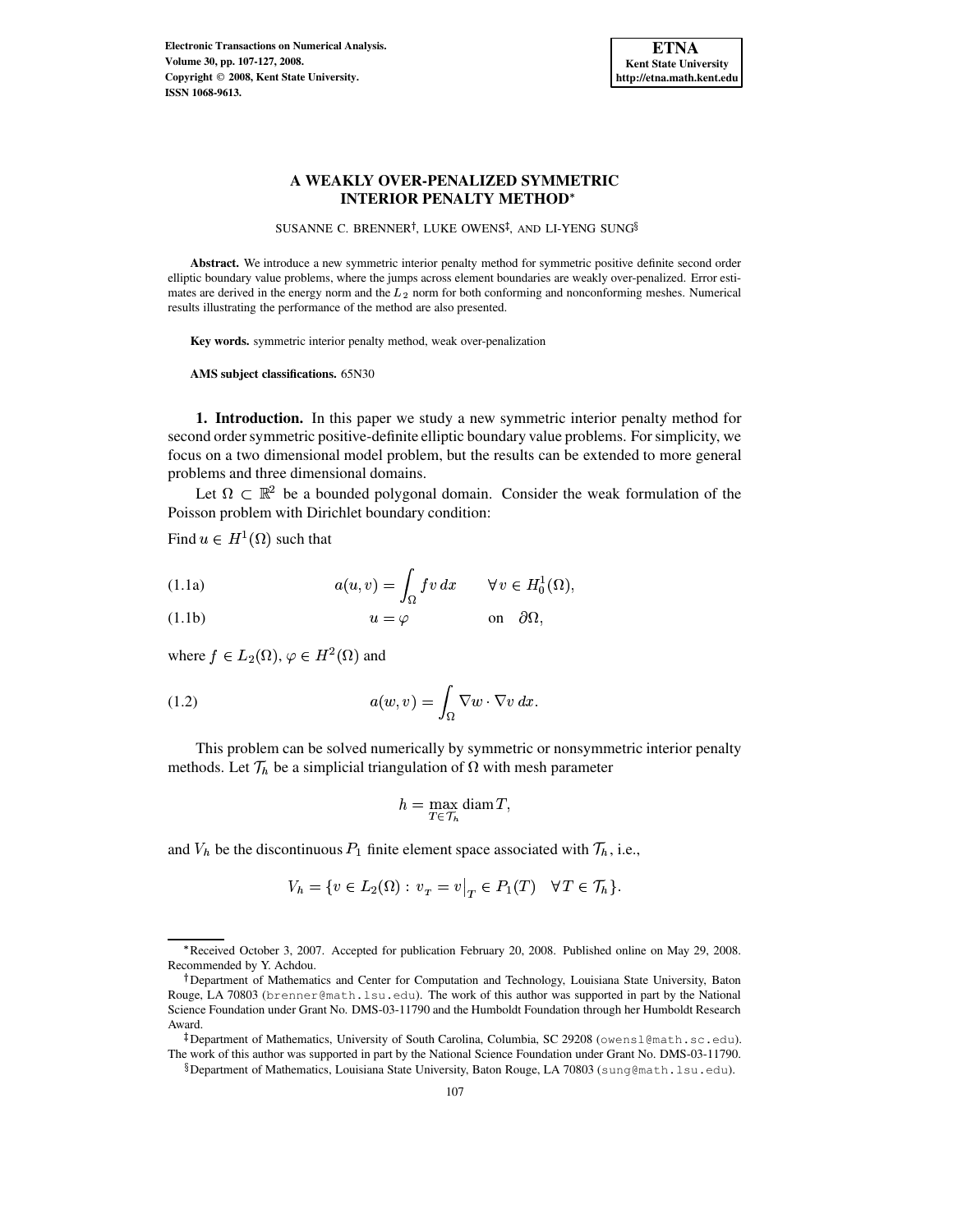The discrete problems for the standard interior penalty methods are: Find  $u_h^{\pm}$  such that

$$
a_h^{\pm}(u_h^{\pm},v) = \int_{\Omega} fv \, dx \pm \sum_{e \in \mathcal{E}_h^b} \int_e \{\!\!\{\nabla v\}\!\!\} \cdot [\![\varphi]\!] \, ds + \sum_{e \in \mathcal{E}_h^b} \frac{\eta}{|e|} \int_e [\![\varphi]\!] \cdot [\![v]\!] \, ds \qquad \forall \, v \in V_h,
$$

where the bilinear form  $a_h^{\pm}(\cdot, \cdot)$  is defined by

$$
a_h^{\pm}(w,v) = \sum_{T \in \mathcal{T}_h} \int_T \nabla w \cdot \nabla v \, dx - \sum_{e \in \mathcal{E}_h} \int_e \{\!\!\{\nabla w\}\!\!\} \cdot [\![v]\!] \, ds
$$
  

$$
\pm \sum_{e \in \mathcal{E}_h} \int_e \{\!\!\{\nabla v\}\!\!\} \cdot [\![w]\!] \, ds + \sum_{e \in \mathcal{E}_h} \frac{\eta}{|e|} \int_e [\![w]\!] \cdot [\![v]\!] \, ds.
$$

Here  $\mathcal{E}_h$  (resp.  $\mathcal{E}_b^b$ ) is the set of the edges (resp. boundary edges) in  $\mathcal{T}_h$ ,  $|e|$  is the length of e,  $\{\nabla v\}$  denotes the mean of the gradient of v (which is defined to be the gradient of v on a boundary edge),  $\llbracket v \rrbracket$  denotes the jump of v, and  $\eta > 0$  is a penalty parameter.

In the state of  $[v]$  denotes the jump of v, and  $\eta > 0$  is a penalty parameter.<br>Note that the jump of a function is actually a vector [\[4\]](#page-19-0). More precisely, let e be an interior edge shared by the triangles  $T_{e,1}, T_{e,2} \in \mathcal{T}_h$ . Then we define on  $e$ ,

$$
[\![v]\!]=v_1\bm{n}_{e,1}+v_2\bm{n}_{e,2},
$$

where  $v_1 = v|_{T_{e,1}}$ ,  $v_2 = v|_{T_{e,2}}$  and  $n_{e,1}$  (resp.  $n_{e,2}$ ) is the unit normal of e pointing towards the outside of  $T_{e,1}$  (resp.  $T_{e,2}$ ). On an edge e along  $\partial\Omega$ , we define

$$
[\hspace{-1.5pt}[ v]\hspace{-1.5pt}] = (v\big\vert_e) \boldsymbol{n}_e,
$$

where  $n_e$  is the unit normal of e pointing outside  $\Omega$ .

The discrete function  $u_h^-$  is the solution of the symmetric interior penalty method [\[27,](#page-20-0) [3\]](#page-19-1) and  $u_h^+$  is the solution of the nonsymmetric interior penalty method [\[26\]](#page-20-1). Both methods are consistent in the sense that

$$
a_h^{\pm}(u,v) = \int_{\Omega} fv \, dx \pm \sum_{e \in \mathcal{E}_h^b} \int_e \{\!\!\{\nabla v\}\!\!\} \cdot [\!\![\varphi]\!\!] \, ds + \sum_{e \in \mathcal{E}_h^b} \frac{\eta}{|e|} \int_e [\!\![\varphi]\!] [\![v]\!] \, ds \qquad \forall \, v \in V_h.
$$

The nonsymmetric method is stable for any positive  $\eta$ , and the symmetric method is stable if  $\eta$  is sufficiently large. Therefore  $u_h^{\pm}$  (when the methods are stable) satisfy a quasi-optimal error estimate in the norm  $\|\cdot\|_h$  defined by

$$
(1.3) \qquad ||v||_h^2 = \sum_{T \in \mathcal{T}_h} ||\nabla v||_{L_2(T)}^2 + \sum_{e \in \mathcal{E}_h} |e| ||\{\nabla v\}\||_{L_2(e)}^2 + \eta \sum_{e \in \mathcal{E}_h} |e|^{-1} ||[v]||_{L_2(e)}^2.
$$

In particular, we have

<span id="page-1-1"></span>
$$
||u - u_h^{\pm}||_h \leq C \inf_{v \in V_h} ||u - v||_h,
$$

<span id="page-1-0"></span>where  $C > 0$  depends only on the shape regularity of  $\mathcal{T}_h$ , as long as the penalty parameter satisfies the condition satisfies the condition

$$
\eta \ge \eta_0 > 0.
$$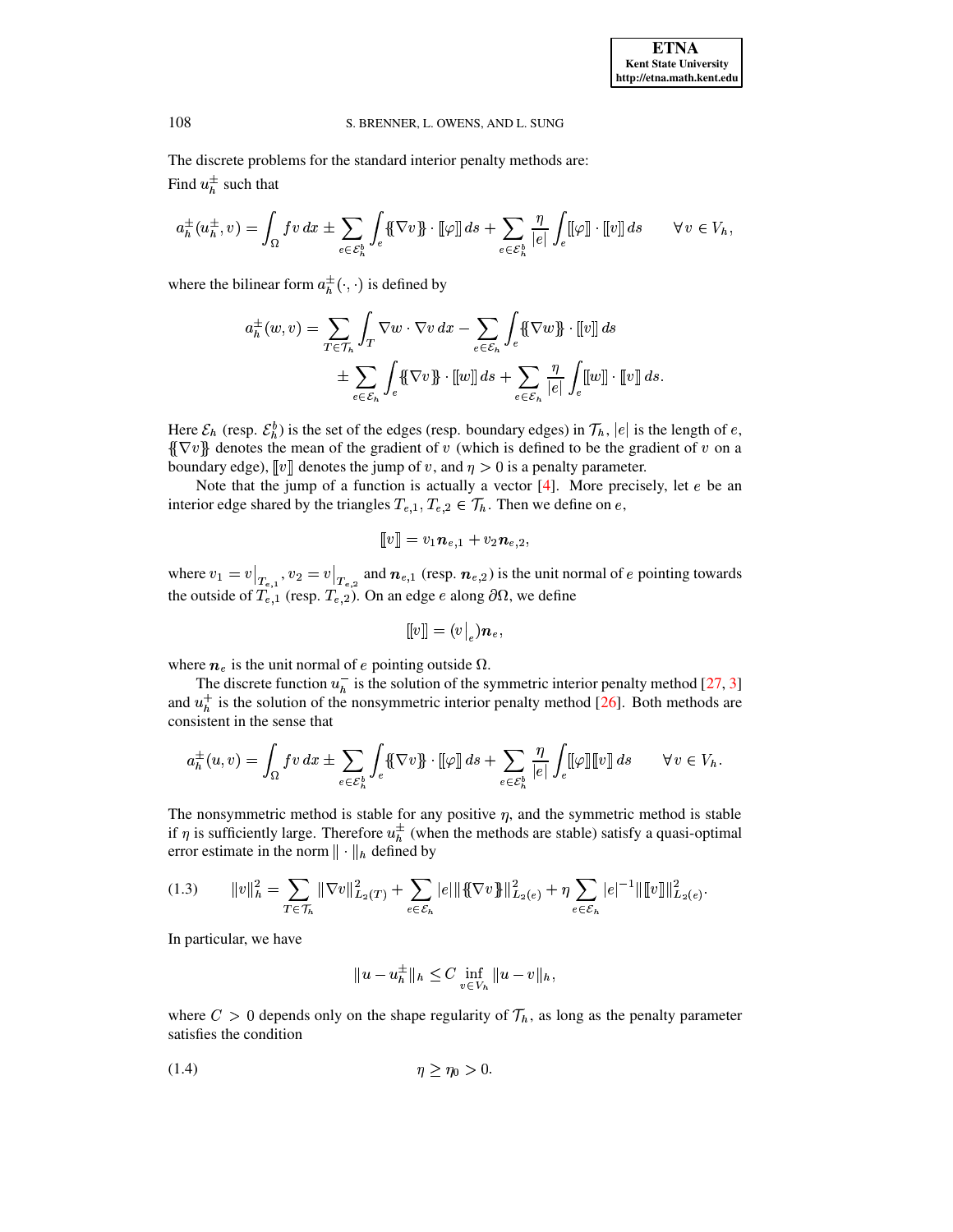For the symmetric method the lower bound  $\eta_0$  for the penalty parameter must be sufficiently denote a generic positive constant that can take different values at different occurrences. large, while for the nonsymmetric method it can be arbitrary. From here on we use  $C$  to

The fact that the stability of the symmetric method requires the tuning of a penalty parameter can be considered a drawback of the method. On the other hand, the symmetric method is adjoint consistent while the nonsymmetric method is not. Hence the  $L_2$  error for  $u_h^-$  gains a power of h (depending on the elliptic regularity) over the error in  $\|\cdot\|_h$ , but there is no such gain for the  $L_2$  error of  $u_h^+$ .

 such gain for the  $L_2$  error of  $u_h^+$ .<br>Our goal is to develop a symmetric interior penalty method that satisfies the correct error estimates in both the energy norm and the  $L_2$  norm, and at the same time is stable  for any choice of the penalty parameter. This is achieved by abandoning the consistency of the method and at the same time applying a weak over-penalization to the jumps of the discontinuous finite element functions across the edges. The discrete problem of the weakly over-penalized symmetric interior penalty (WOPSIP) method is: Find  $u_h \in V_h$  such that

<span id="page-2-0"></span>
$$
(1.5) \qquad a_h(u_h, v) = \int_{\Omega} f v \, dx + \eta \sum_{e \in \mathcal{E}_h^b} \frac{1}{|e|^3} \int_e \Pi_e^0[\![\varphi]\!] \cdot \Pi_e^0[\![v]\!] \, ds \qquad \forall \, v \in V_h,
$$

<span id="page-2-2"></span>where

$$
(1.6) \t a_h(w,v) = \sum_{T \in \mathcal{T}_h} \int_T \nabla w \cdot \nabla v \, dx + \eta \sum_{e \in \mathcal{E}_h} \frac{1}{|e|^3} \int_e \Pi_e^0[\![w]\!] \cdot \Pi_e^0[\![v]\!]\!] \, ds,
$$

e), and the penalty parameter  $\eta$  satisfies [\(1.4\)](#page-1-0) for an arbitrary positive lower bound  $\eta_0$ .  $\frac{1}{e}$  is the orthogonal projection from  $[L_2(e)]^2$  onto  $[P_0(e)]^2$  (the space of constant vectors on

nonconforming  $P_1$  finite element method  $[20]$ , which is known to satisfy the correct error Intuitively, the weak over-penalization forces the scheme  $(1.5)$  to behave like the classical estimates for the Poisson problem. Of course, unlike the classical nonconforming  $P_1$  finite element method, the WOPSIP method can handle meshes with hanging nodes. It is important to note that the ill-conditioning resulting from the over-penalization can be remedied by a simple block-diagonal preconditioner (see Section [5](#page-11-0) below).

REMARK 1.1. A symmetric interior penalty method was introduced in  $[7]$  $[7]$  $[7]$ , where an appropriate lifting of the jump was penalized. It is equivalent to the approach in  $\left[27, 3\right]$  $\left[27, 3\right]$  $\left[27, 3\right]$  $\left[27, 3\right]$  $\left[27, 3\right]$  with a built-in edge-by-edge numerical estimate of the penalty parameter. Consequently, the lower bound for the penalty parameter in the approach of  $\overline{7}$  $\overline{7}$  $\overline{7}$  becomes explicit (cf. the discussion in  $[4]$  $[4]$  $[4]$ ). In contrast, the stability of the WOPSIP method does not require an edge-by-edge numerical estimate of the penalty parameter.

The rest of the paper is organized as follows. We first review the regularity of the solution of  $(1.1)$  in Section [2.](#page-2-1) We then establish energy error estimates in Section [3](#page-4-0) and  $L_2$  error  estimates in Section [4.](#page-9-0) In Section [5](#page-11-0) we construct a simple block-diagonal preconditioner that offsets the ill-conditioning due to the weak over-penalization in  $(1.6)$ . The extension of these results to grids with hanging nodes and equations with variable coefficients is given in Section [6.](#page-13-0) Numerical results are reported in Section [7,](#page-15-0) followed by some concluding remarks in Section [8.](#page-18-0)

<span id="page-2-1"></span>**2. Regularity.** The analysis of the scheme [\(1.5\)](#page-2-0) involves the regularity of the solution u of  $(1.1)$ , which we briefly summarize below. Details can be found in [\[23,](#page-20-3) [21,](#page-20-4) [24\]](#page-20-5).

<span id="page-2-3"></span>Let  $c_1, \ldots, c_L$  be the corners of  $\Omega$  and  $\omega_{\ell}$  be the (interior) angle at  $c_{\ell}$ . We can write

$$
(2.1) \t\t u = u_R + u_S
$$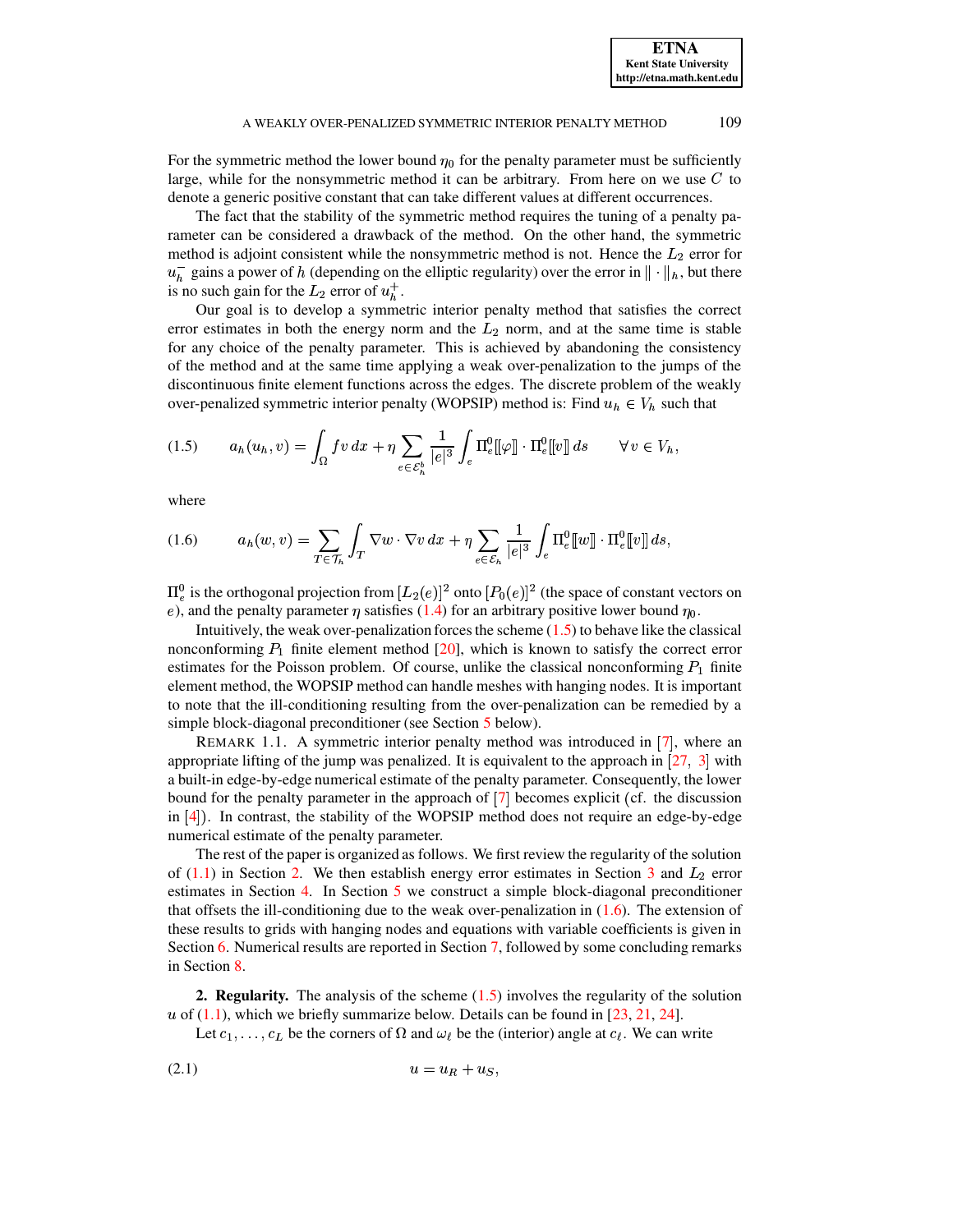where the regular part  $u_R \in H^2(\Omega)$  and the singular part  $u_S$  is supported near the reentrant corners of  $\Omega$ . More precisely, let  $\delta > 0$  be small enough so that the neighborhoods

$$
\mathcal{N}_{\ell,\delta} = \{ x \in \Omega : |x - c_{\ell}| < \delta \} \qquad \text{for} \quad 1 \le \ell \le L
$$

<span id="page-3-0"></span>are disjoint. Then we have

(2.2) 
$$
u_S = \sum_{\omega_\ell > \pi} \kappa_\ell r_\ell^{\pi/\omega_\ell} \sin\left((\pi/\omega_\ell)\theta\right) \chi(r_\ell),
$$

where  $(r_\ell, \theta_\ell)$  are the local polar coordinates at  $c_\ell$  such that the two edges emanating from  $c_\ell$ are given by  $\theta_{\ell} = 0$  and  $\theta_{\ell} = \omega_{\ell}, \kappa_{\ell} \in \mathbb{R}$  is the (generalized) stress intensity factor at  $c_{\ell}$ , and  $\chi(t)$  is a smooth cut-off function that equals 1 for  $t \leq \delta/2$  and vanishes for  $t > 3\delta/4$ .

It follows from the singular function representation  $(2.1)$  and the definition  $(2.2)$  of the singular part that

$$
u \in H^2(\Omega)
$$
 if  $\Omega$  is convex and  $u \in H^{1+(\pi/\omega)-\epsilon}(\Omega)$  if  $\Omega$  is nonconvex,

where  $\omega$  is the maximum of the interior angles at the reentrant corners and  $\epsilon$  is any positive number. More precisely, when  $\Omega$  is nonconvex, u is  $H^2$  away from the reentrant corners of  $\Omega$ , and at the reentrant corner  $c_{\ell}$ ,

<span id="page-3-5"></span><span id="page-3-3"></span>
$$
u \in H^{1 + (\pi/\omega_{\ell}) - \epsilon}(\mathcal{N}_{\ell, \delta}) \quad \text{for any} \quad \epsilon > 0.
$$

<span id="page-3-2"></span>Furthermore, we have

(2.3) 
$$
||u||_{H^2(\Omega)} \leq C(||f||_{L_2(\Omega)} + ||\varphi||_{H^2(\Omega)})
$$

if  $\Omega$  is convex. For a nonconvex  $\Omega$ , we have

(2.4) 
$$
||u||_{H^{1+\alpha}(\Omega)} \leq C_{\alpha} (||f||_{L_2(\Omega)} + ||\varphi||_{H^2(\Omega)}),
$$

where  $\alpha$  is any number strictly less than  $1 + (\pi/\omega)$ ,

(2.5) 
$$
||u_R||_{H^2(\Omega)} + \sum_{\omega_\ell > \pi} |\kappa_\ell| \leq C (||f||_{L_2(\Omega)} + ||\varphi||_{H^2(\Omega)}),
$$

<span id="page-3-6"></span>and, at a reentrant corner  $c_{\ell}$ ,

$$
(2.6) \t\t\t\t\t\|u\|_{H^{1+(\pi/\omega_{\ell})-\epsilon}(\mathcal{N}_{\ell,\delta})} \leq C_{\epsilon} \left(\|f\|_{L_2(\Omega)} + \|\varphi\|_{H^2(\Omega)}\right).
$$

A useful consequence of the representation  $(2.1)$  is the following lemma on integration by parts involving  $u$ .

<span id="page-3-4"></span><span id="page-3-1"></span>LEMMA 2.1. Let u be the solution of (1.1),  $T \in \mathcal{T}_h$  and  $v \in H^1(T)$ . Then we have

(2.7) 
$$
\int_T \nabla u \cdot \nabla v \, dx = \int_{\partial T} \nabla u \cdot v \mathbf{n} \, ds + \int_T f v \, dx,
$$

where  $n$  is the unit outward normal along  $\partial T$ .

*Proof.* Since  $C^1(\overline{T})$  is dense in  $H^1(\Omega)$  and all three terms in (2.7) are bounded linear functionals on  $H^1(\Omega)$  (because  $u \in H^{1+\alpha}(\Omega)$  for some  $\alpha > 1/2$ ), it suffices to prove (2.7) for  $v \in C^1(\overline{T})$ .

If T does not touch any of the reentrant corners of  $\Omega$ , then  $u \in H^2(T)$ ,  $-\Delta u = f$  in T and  $(2.7)$  is standard.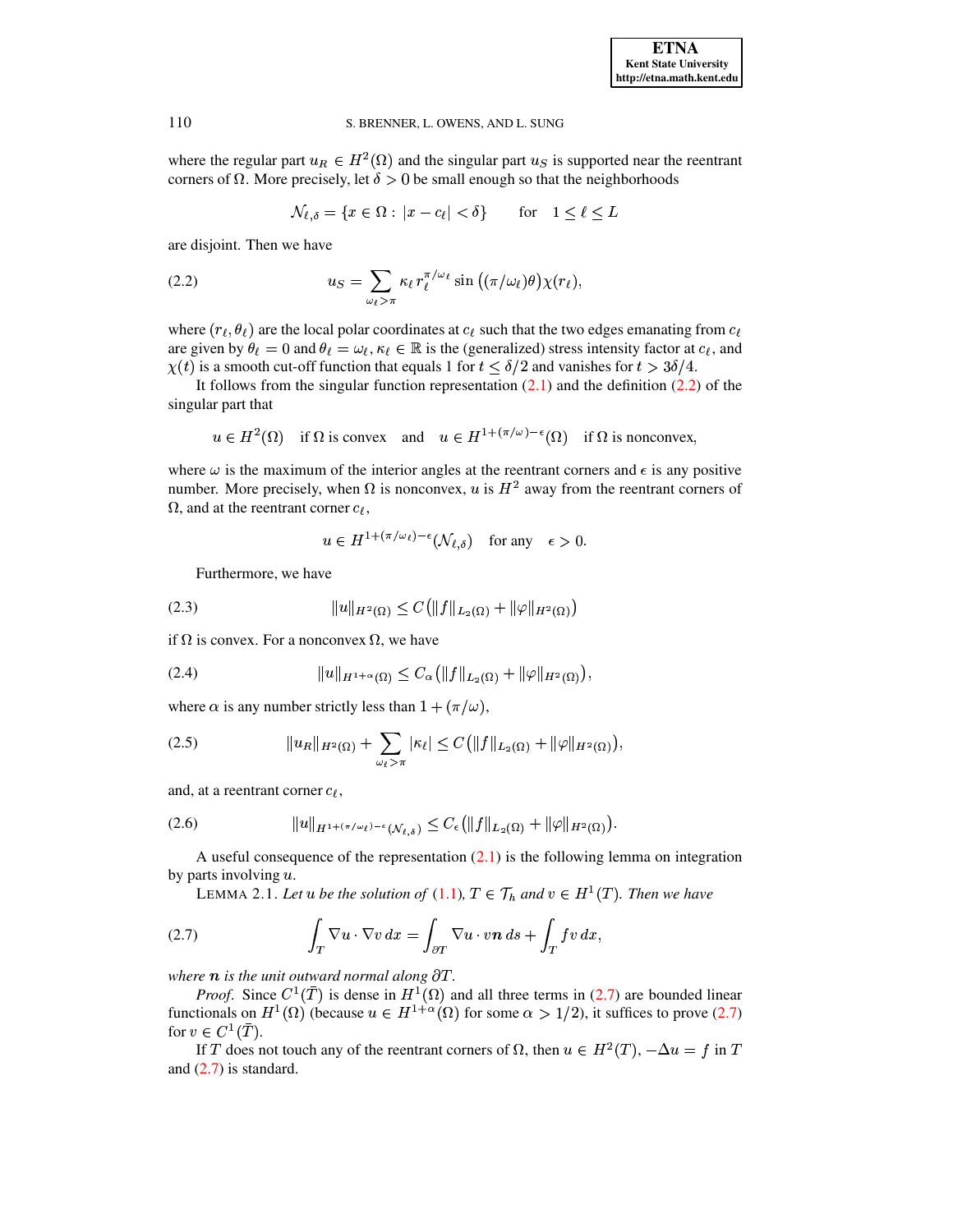<span id="page-4-1"></span>

Suppose only one of the vertex of T is a reentrant corner  $c_{\ell}$  of  $\Omega$ . (The case where more than one of the vertices of  $T$  are reentrant corners can be handled similarly.) For a sufficiently small positive number  $\gamma$ , we have the standard integration by parts formula

(2.8) 
$$
\int_{T_{\gamma}} \nabla u \cdot \nabla v \, dx = \int_{\partial T_{\gamma}} \nabla u \cdot v \, \boldsymbol{n} \, ds + \int_{T_{\gamma}} f v \, dx,
$$

<span id="page-4-2"></span>where  $T_{\gamma} = \{x \in T : |x - c_{\ell}| > \gamma\}$ . We can recover (2.7) by letting  $\gamma \downarrow 0$  in (2.8), provided that we have

(2.9) 
$$
\lim_{\gamma \downarrow 0} \int_{A_{\gamma}} \nabla u \cdot v \mathbf{n} \, ds = 0,
$$

where  $A_{\gamma}$  is the arc  $\{x \in T : |x - c_{\ell}| = \gamma\}.$ 

In order to prove  $(2.9)$ , we use  $(2.1)$  and  $(2.2)$  to write

$$
\nabla u \cdot \boldsymbol{n} = \nabla u_R \cdot \boldsymbol{n} - \kappa_{\ell} (\pi/\omega_{\ell}) r^{(\pi/\omega_{\ell})-1} \sin ((\omega_{\ell}/\pi)\theta)
$$

and hence, by the Cauchy-Schwarz inequality, the trace theorem and direct calculation,

$$
\left| \int_{A_{\gamma}} \nabla u \cdot v \mathbf{n} \, ds \right| \leq \left( \|\nabla u_R \cdot \mathbf{n}\|_{L_1(A_{\gamma})} + |\kappa_{\ell}| (\pi/\omega_{\ell}) \gamma^{\pi/\omega_{\ell}} \omega_{\ell} \right) \|v\|_{L_{\infty}(T)}
$$
  
\n
$$
\leq \left( (\gamma \omega_{\ell})^{1/2} \|\nabla u_R \cdot \mathbf{n}\|_{L_2(A_{\gamma})} + |\kappa_{\ell}| (\pi/\omega_{\ell}) \gamma^{\pi/\omega_{\ell}} \omega_{\ell} \right) \|v\|_{L_{\infty}(T)}
$$
  
\n
$$
\leq \left( C (\gamma \omega_{\ell})^{1/2} \|u_R\|_{H^2(T)} + |\kappa_{\ell}| (\pi/\omega_{\ell}) \gamma^{\pi/\omega_{\ell}} \omega_{\ell} \right) \|v\|_{L_{\infty}(T)},
$$

which immediately implies  $(2.9)$ .  $\Box$ 

The following trace estimates are consequences of the trace theorem and scaling:

<span id="page-4-4"></span>
$$
(2.10) \t\t |e|^{-1} \|v\|_{L_2(\partial T)}^2 \le C \big( h_T^{-2} \|v\|_{L_2(T)}^2 + \|\nabla v\|_{L_2(T)}^2 \big),
$$

<span id="page-4-3"></span>
$$
(2.11) \t\t\t |e| \|\nabla v\|_{L_2(\partial T)}^2 \leq C_s \left( \|\nabla v\|_{L_2(T)}^2 + h_T^{2s} |\nabla v|_{H^s(T)}^2 \right),
$$

where s is any number in the interval  $(1/2, 1]$ . In view of  $(2.3)$ ,  $(2.4)$  and  $(2.11)$ , we have

<span id="page-4-0"></span>
$$
(2.12) \qquad \qquad \sum_{e \in \mathcal{E}_h} |e| \|\nabla u\|_{L_2(e)}^2 \leq C \left( \|f\|_{L_2(\Omega)}^2 + \|\varphi\|_{H^2(\Omega)}^2 \right).
$$

# **3. Energy error estimates.** Let the mesh-dependent norm  $\|\cdot\|_h$  be defined by

$$
(3.1) \t\t\t ||v||_h^2 = \sum_{T \in \mathcal{T}_h} ||\nabla v||_{L_2(T)}^2 + \sum_{e \in \mathcal{E}_h} |e| ||\{\nabla v\}\||_{L_2(e)}^2 + \eta \sum_{e \in \mathcal{E}_h} |e|^{-3} ||\Pi_e^0[v]||_{L_2(e)}^2.
$$

For  $v \in V_h$ , since  $\{\nabla v\}$  is a constant vector on each e, it is easy to see that

<span id="page-4-8"></span><span id="page-4-7"></span><span id="page-4-6"></span>
$$
\sum_{e \in \mathcal{E}_h} |e| \| \{ \nabla v \} \|_{L_2(e)}^2 \leq C \sum_{T \in \mathcal{T}_h} \| \nabla v \|_{L_2(T)}^2 \qquad \forall \, v \in V_h,
$$

<span id="page-4-5"></span>and hence, in view of  $(1.6)$ ,

$$
(3.2) \tC \|v\|_h^2 \le a_h(v,v) \quad \forall v \in V_h.
$$

In the other direction, we have the obvious estimate

$$
(3.3) \t\t a_h(w,v) \le ||w||_h ||v||_h
$$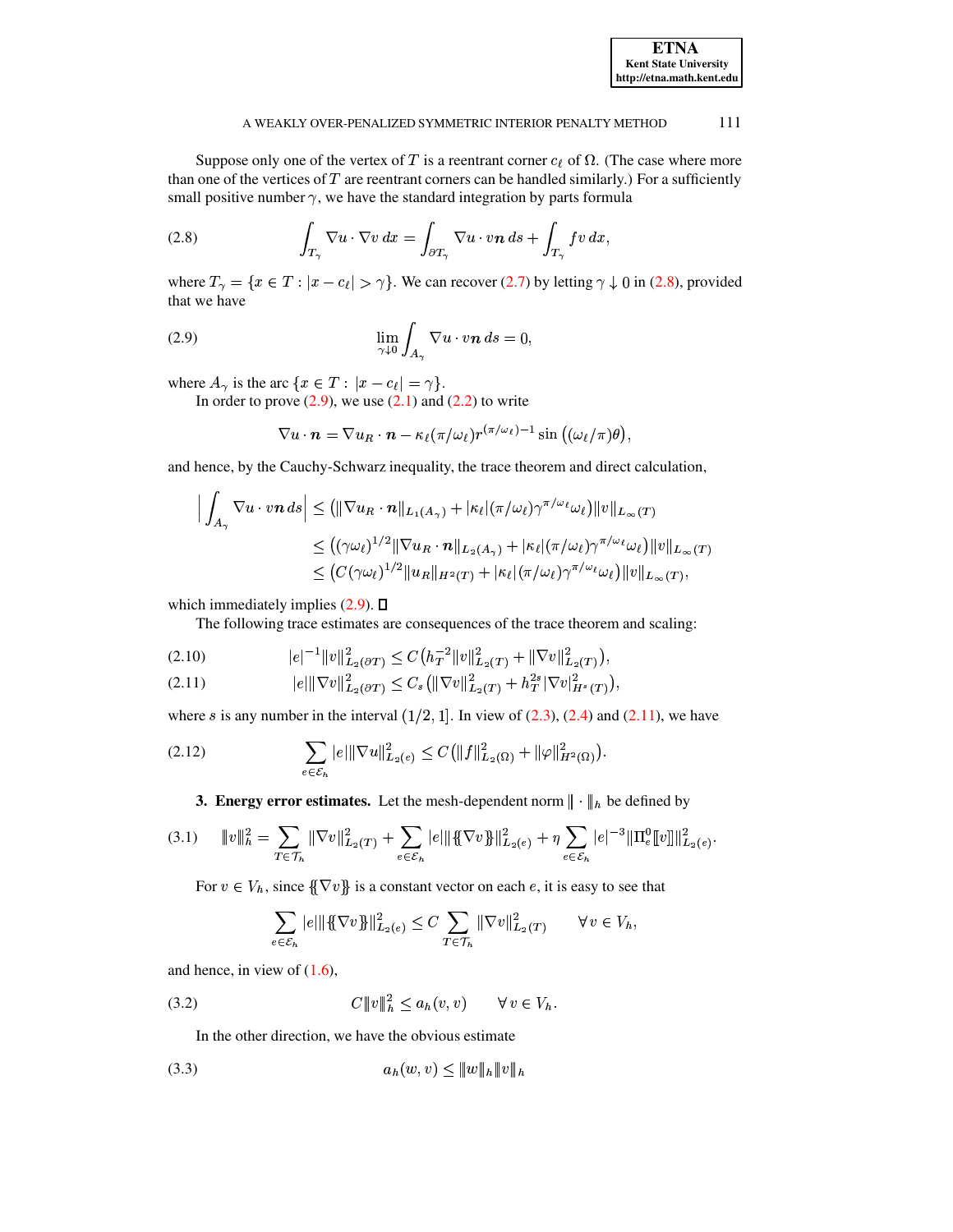for all v, w that are piecewise  $H^s$  with respect to  $\mathcal{T}_h$  for some  $s > 3/2$ .

<span id="page-5-4"></span>Furthermore, the norm  $\|\cdot\|_h$  dominates the norm  $\|\cdot\|_h$  defined in (1.3) because of the following lemma.

<span id="page-5-0"></span>LEMMA 3.1. There exists a positive constant  $C$ , depending only on the shape regularity of  $\mathcal{T}_h$  and  $\eta_0$ , such that

$$
(3.4) \sum_{e \in \mathcal{E}_h} |e|^{-1} \|\llbracket v \rrbracket \|_{L_2(e)}^2 \le C \Big\{ \sum_{T \in \mathcal{T}_h} \|\nabla v\|_{L_2(T)}^2 + \sum_{e \in \mathcal{E}_h} |e|^{-1} \|\Pi_e^0[v]\|_{L_2(e)}^2 \Big\} \le C \|v\|_h^2
$$

for any v that is piecewise  $H^1$  with respect to  $\mathcal{T}_h$ .

*Proof.* Let  $\bar{v}$  be the piecewise constant function that takes the mean value of v on each  $T \in \mathcal{T}_h$ . We have, by (2.10) and a standard interpolation error estimate [19, 18],

$$
\sum_{e \in \mathcal{E}_h} |e|^{-1} \|\llbracket v \rrbracket\|_{L_2(e)}^2 \le 2 \sum_{e \in \mathcal{E}_h} |e|^{-1} \left( \|\llbracket v - \bar{v} \rrbracket\|_{L_2(e)}^2 + \|\llbracket \bar{v} \rrbracket\|_{L_2(e)}^2 \right)
$$
\n
$$
\le C \sum_{T \in \mathcal{T}_h} \|\nabla v\|_{L_2(T)}^2 + 2 \sum_{e \in \mathcal{E}_h} |e|^{-1} \|\Pi_e^0 \llbracket \bar{v} \rrbracket\|_{L_2(e)}^2
$$
\n
$$
\le C \sum_{T \in \mathcal{T}_h} \|\nabla v\|_{L_2(T)}^2 + 4 \sum_{e \in \mathcal{E}_h} |e|^{-1} \left( \|\Pi_e^0 \llbracket \bar{v} - v \rrbracket\|_{L_2(e)}^2 + \|\Pi_e^0 \llbracket v \rrbracket\|_{L_2(e)}^2 \right)
$$
\n
$$
\le C \sum_{T \in \mathcal{T}_h} \|\nabla v\|_{L_2(T)}^2 + 4 \sum_{e \in \mathcal{E}_h} |e|^{-1} \|\Pi_e^0 \llbracket v \rrbracket\|_{L_2(e)}^2.
$$

<span id="page-5-5"></span>The following lemma provides an abstract estimate for the discretization error in the mesh-dependent norm  $\|\cdot\|_h$ .

<span id="page-5-2"></span>LEMMA 3.2. Let  $u \in H^1(\Omega)$  (resp.  $u_h \in V_h$ ) be the solution of (1.1) (resp. (1.5)). Then the following error estimate holds:

*Proof.* Let  $v \in V_h$  be arbitrary. It follows from (3.2) and (3.3) that

<span id="page-5-3"></span>(3.6)  
\n
$$
\|u - u_h\|_h \le \|u - v\|_h + \|v - u_h\|_h
$$
\n
$$
\le \|u - v\|_h + C \max_{w \in V_h \setminus \{0\}} \frac{a_h(v - u_h, w)}{\|w\|_h}
$$
\n
$$
\le C \Big\{ \|u - v\|_h + \max_{w \in V_h \setminus \{0\}} \frac{a_h(u - u_h, w)}{\|w\|_h} \Big\}
$$

From  $(1.1a)$ ,  $(1.2)$ ,  $(1.5)$ ,  $(1.6)$  and Lemma 2.1, we have

<span id="page-5-1"></span>(3.7) 
$$
a_h(u - u_h, w) = \sum_{e \in \mathcal{E}_h} \int_e \nabla u \cdot [w]] ds
$$

$$
= \sum_{e \in \mathcal{E}_h} \int_e \{\nabla (u - v)\} \cdot [w]] ds + \sum_{e \in \mathcal{E}_h} \int_e \{\nabla v\} \cdot \Pi_e^0[[w]] ds
$$

Using  $(2.12)$ ,  $(3.1)$ ,  $(3.4)$  and the Cauchy-Schwarz inequality, the two terms on the right-hand side of  $(3.7)$  can be estimated as follows:

$$
\sum_{e \in \mathcal{E}_h} \int_e \{\!\{\nabla(u - v)\}\!\} \cdot [w] \, ds
$$

112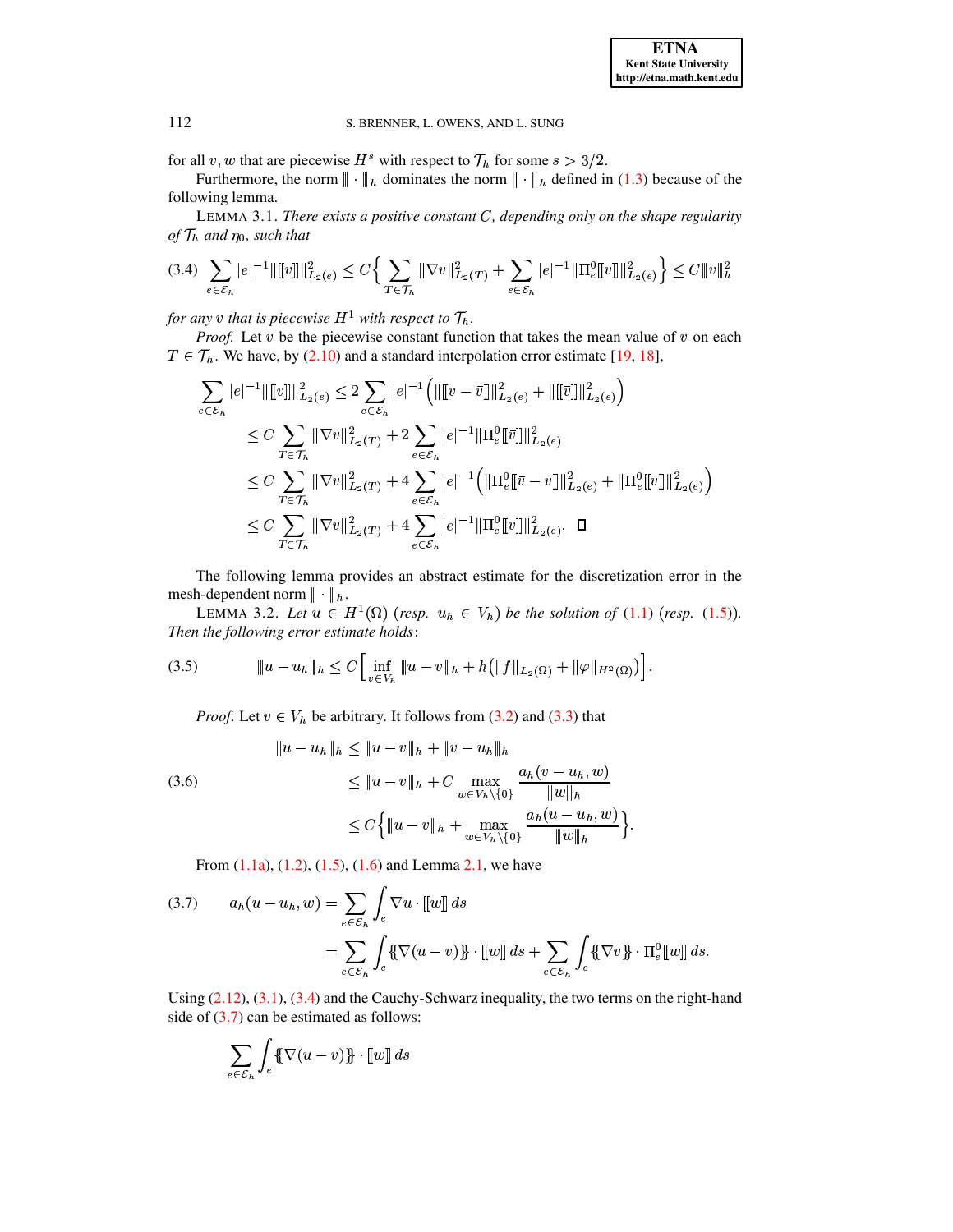(3.8)  
\n
$$
\leq \left(\sum_{e \in \mathcal{E}_h} |e| \|\{\nabla(u-v)\}\|_{L_2(e)}^2\right)^{1/2} \left(\sum_{e \in \mathcal{E}_h} |e|^{-1} \|\|w\|\|_{L_2(e)}^2\right)^{1/2}
$$
\n
$$
\leq C \|u-v\|_h \|w\|_h,
$$
\n
$$
\sum_{e \in \mathcal{E}_h} \int_e \{\nabla v\} \cdot \Pi_e^0 [w] ds
$$
\n
$$
\leq \left(\sum_{e \in \mathcal{E}_h} |e|^3 \|\{\nabla v\}\|_{L_2(e)}^2\right)^{1/2} \left(\sum_{e \in \mathcal{E}_h} |e|^{-3} \|\Pi_e^0 [w]\|_{L_2(e)}^2\right)^{1/2}
$$
\n(3.9)  
\n
$$
\leq \left(\sum_{e \in \mathcal{E}_h} |e|^3 \|\{\nabla(v-u)\}\|_{L_2(e)}^2\right)^{1/2} \left(\sum_{e \in \mathcal{E}_h} |e|^{-3} \|\Pi_e^0 [w]\|_{L_2(e)}^2\right)^{1/2}
$$
\n
$$
+ \left(\sum_{e \in \mathcal{E}_h} |e|^3 \|\{\nabla u\}\|_{L_2(e)}^2\right)^{1/2} \left(\sum_{e \in \mathcal{E}_h} |e|^{-3} \|\Pi_e^0 [w]\|_{L_2(e)}^2\right)^{1/2}
$$
\n
$$
\leq Ch \left(\|u-v\|_h + \|f\|_{L_2(\Omega)} + \|\varphi\|_{H^2(\Omega)}\right) \|w\|_h.
$$

The estimate (3.5) follows from  $(3.6)$ – $(3.9)$ .  $\Box$ 

<span id="page-6-0"></span>In order to derive concrete error estimates from  $(3.5)$ , we need a good interpolation operator for the finite element space  $V<sub>h</sub>$ . Let the Crouzeix-Raviart interpolation operator  $\Pi_T: H^1(T) \longrightarrow P_1(T)$  be defined by

$$
\int_{e_i} \Pi_T \zeta \, ds = \int_{e_i} \zeta \, ds \quad \text{for } i = 1, 2, 3,
$$

<span id="page-6-2"></span>where  $e_1$ ,  $e_2$  and  $e_3$  are the three edges of the triangle T. This weak interpolation operator satisfies the estimate [20]

$$
(3.10) \|\zeta - \Pi_T \zeta\|_{L_2(T)} + h_T \|\nabla (\zeta - \Pi_T \zeta)\|_{L_2(T)} \leq C h_T^{1+\alpha} |\zeta|_{H^{1+\alpha}(T)} \quad \forall \zeta \in H^{1+\alpha}(T),
$$

for any  $\alpha$  between 0 and 1, where  $h_T = \text{diam } T$ .

<span id="page-6-7"></span>We can define a global interpolation operator  $\Pi_h : H^1(\Omega) \longrightarrow V_h$  by piecing the local interpolation operators together:

$$
(3.11) \t\t (\Pi_h \zeta)_T = \Pi_T(\zeta|_T) \t\t \forall T \in \mathcal{T}_h.
$$

Note that

<span id="page-6-1"></span>(3.12) 
$$
\Pi_e^0 \llbracket \zeta - \Pi_h \zeta \rrbracket = 0 \qquad \forall \zeta \in H^1(\Omega), e \in \mathcal{E}_h,
$$

<span id="page-6-6"></span>(3.13) 
$$
\Pi_e^0[\Pi_h \zeta] = 0 \qquad \forall \zeta \in H_0^1(\Omega), e \in \mathcal{E}_h.
$$

<span id="page-6-4"></span>It follows from  $(3.5)$  that

<span id="page-6-3"></span>and, in view of  $(3.1)$  and  $(3.12)$ ,

$$
(3.15) \quad \|u - \Pi_h u\|_h = \Big(\sum_{T \in \mathcal{T}_h} \|\nabla(u - \Pi_h u)\|_{L_2(T)}^2 + \sum_{e \in \mathcal{E}_h} |e| \|\{\nabla(u - \Pi_h u)\}\|_{L_2(e)}^2\Big)^{1/2}.
$$

<span id="page-6-5"></span>Using  $(2.3)$ ,  $(2.4)$ ,  $(2.11)$ ,  $(3.10)$  and  $(3.15)$ , we can obtain immediately the following lemma on interpolation errors for  $\Pi_h$ .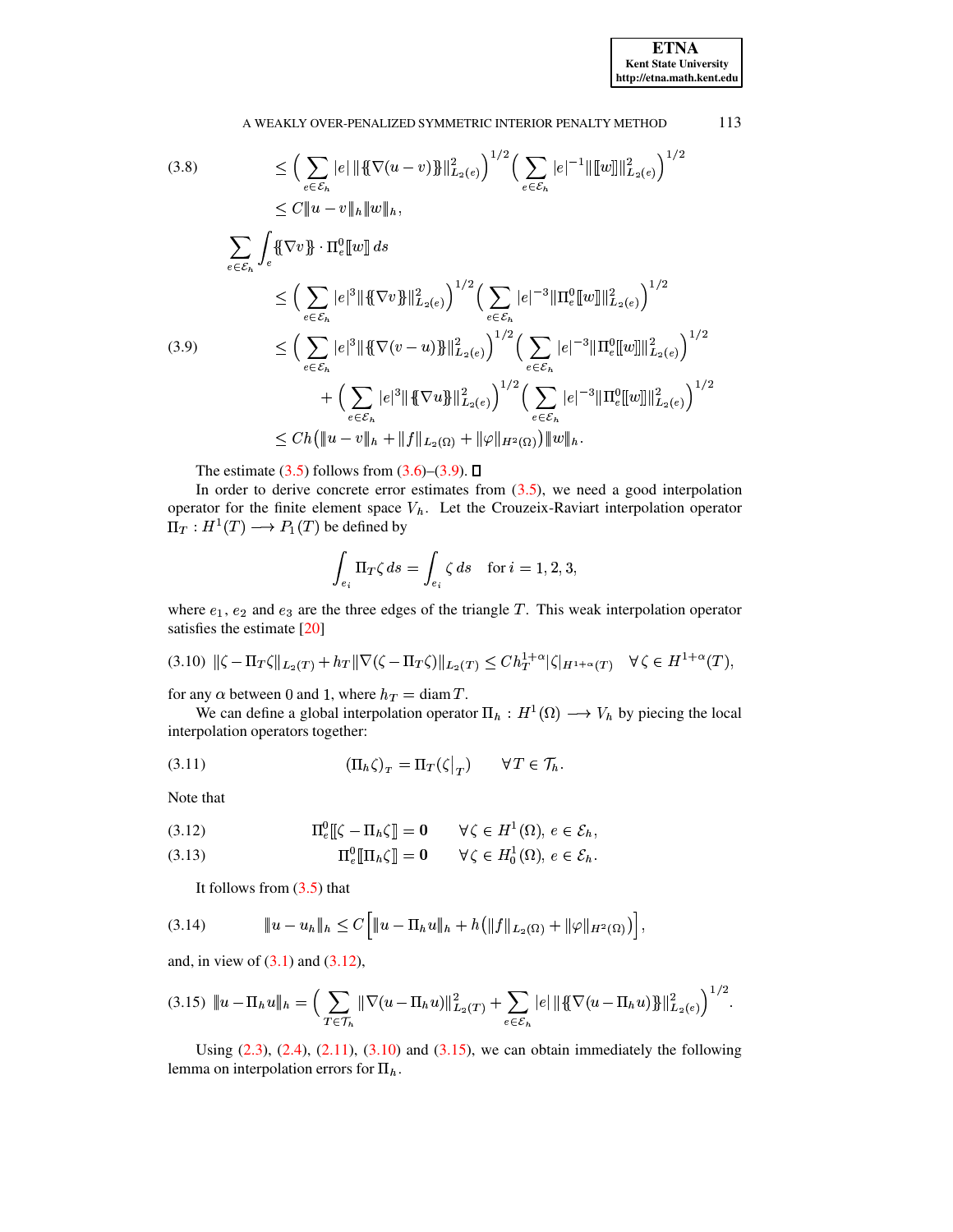LEMMA 3.3. Let  $\mathcal{T}_h$  be a quasi-uniform mesh on  $\Omega$  with mesh parameter  $h = \max_{T \in \mathcal{T}_h} h_T$ . We have the following interpolation error estimates:

<span id="page-7-0"></span>(3.16) 
$$
\|u - \Pi_h u\|_h \leq Ch \left( \|f\|_{L_2(\Omega)} + \|\varphi\|_{H^2(\Omega)} \right)
$$

<span id="page-7-9"></span>
$$
(3.17) \t\t\t ||u - \Pi_h u||_{L_2(\Omega)} \le Ch^2 \left( ||f||_{L_2(\Omega)} + ||\varphi||_{H^2(\Omega)} \right)
$$

if  $\Omega$  is convex, and

<span id="page-7-1"></span>(3.18) 
$$
||u - \Pi_h u||_h \leq C_{\alpha} h^{\alpha} (||f||_{L_2(\Omega)} + ||\varphi||_{H^2(\Omega)})
$$

<span id="page-7-10"></span>
$$
(3.19) \t\t\t ||u - \Pi_h u||_{L_2(\Omega)} \le C_\alpha h^{1+\alpha} (||f||_{L_2(\Omega)} + ||\varphi||_{H^2(\Omega)})
$$

if  $\Omega$  is nonconvex, where  $\alpha$  is the index of elliptic regularity that appears in (2.4).

<span id="page-7-8"></span>We can then derive the following theorem using  $(3.14)$ ,  $(3.16)$  and  $(3.18)$ .

<span id="page-7-11"></span>THEOREM 3.4. For a quasi-uniform  $\mathcal{T}_h$  with mesh parameter  $h = \max_{T \in \mathcal{T}_h} h_T$ , we have

if  $\Omega$  is convex, and

if  $\Omega$  is nonconvex and  $\alpha$  is the index of elliptic regularity that appears in (2.4).

For a nonconvex domain with corners  $c_1, \ldots, c_L$ , a better error estimate can be obtained by using meshes that are graded around the reentrant corners of  $\Omega$ , i.e., meshes whose triangles satisfy the condition

<span id="page-7-2"></span>

<span id="page-7-4"></span>where the constants in the equivalence (3.22) are independent of h,  $\mu = (\mu_1, \dots, \mu_L)$  is the vector containing the grading parameters, and the weight  $\Phi_{\mu}(T)$  is given by

(3.23) 
$$
\Phi_{\mu}(T) = \Pi_{\ell=1}^{L} |c_{\ell} - c_{T}|^{1-\mu_{\ell}}
$$

<span id="page-7-3"></span>Here  $c_T$  is the center of T and the grading parameters  $\mu_1, \dots, \mu_\ell$  are chosen according to

(3.24) 
$$
\begin{cases} \mu_{\ell} = 1 & \text{if } \omega_{\ell} < \pi \\ \mu_{\ell} < \pi/\omega_{\ell} & \text{if } \omega_{\ell} > \pi \end{cases}
$$

<span id="page-7-6"></span>The choice  $(3.24)$  guarantees that

$$
(3.25) \qquad \qquad \int_0^1 r^{2(1-\mu_t)} (r^{(\pi/\omega_t)-2})^2 r \, dr < \infty
$$

<span id="page-7-7"></span><span id="page-7-5"></span>It follows from  $(3.22)$  and  $(3.23)$  that

$$
(3.26)\qquad \qquad h_T \approx h^{1/\mu_\ell}
$$

if the corner  $c_{\ell}$  is a vertex of  $T \in \mathcal{T}_h$ , and hence

$$
(3.27) \t\t\t |\ln h_T| \approx |\ln h| \t\forall T \in \mathcal{T}_h,
$$

114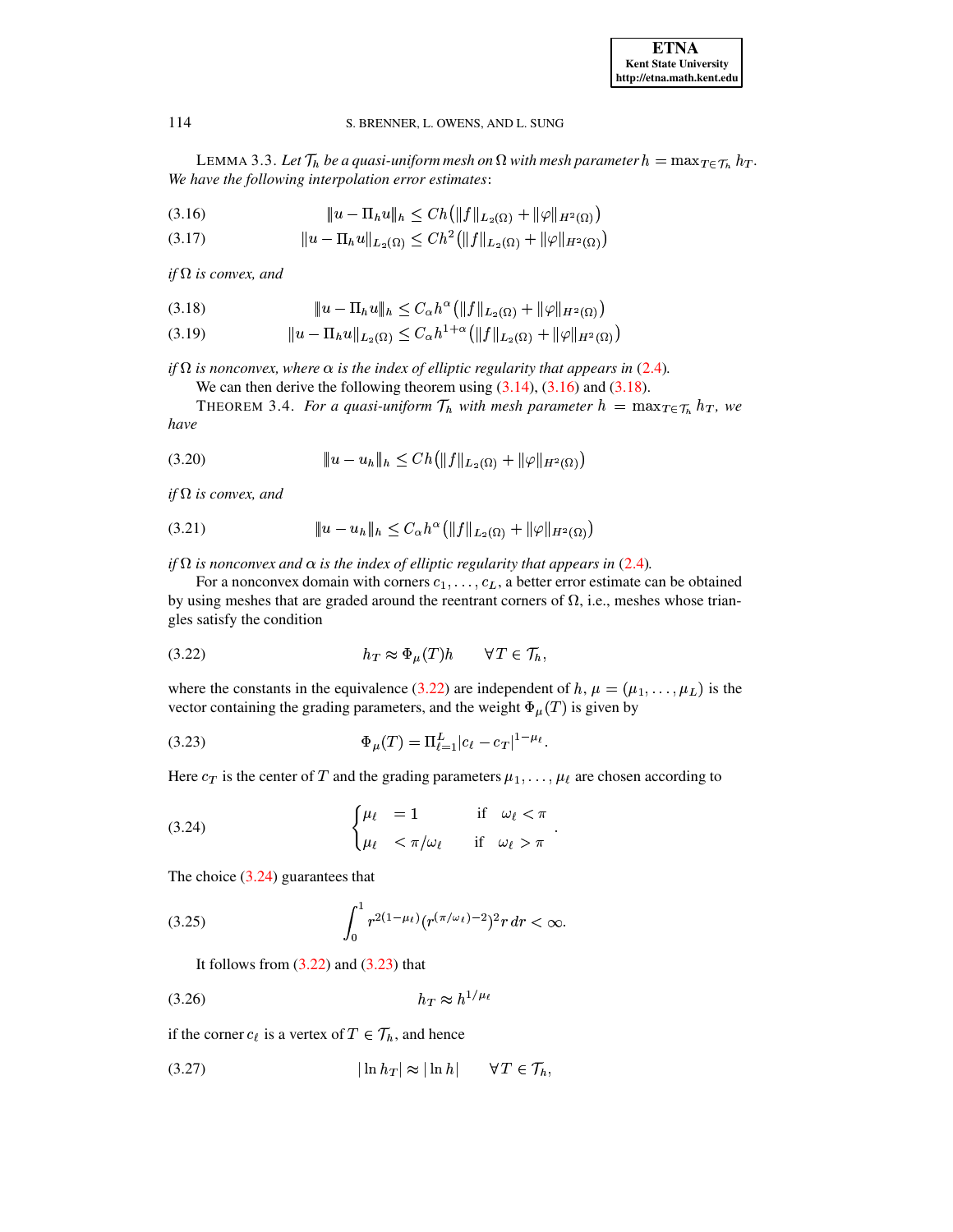where the constants in the equivalence  $(3.27)$  are independent of h. The construction of graded meshes that satisfy these conditions can be found for example in  $[23, 2, 1, 10, 5]$ . Note that, for any given grading parameters, the graded meshes satisfy the minimum angle condition and

<span id="page-8-8"></span>the number of triangles in a graded mesh  $\mathcal{T}_h$  is proportional to  $h^{-2}$ .  $(3.28)$ 

Below are the key estimates related to graded meshes.

Let  $\mathcal{T}_{h,\ell}$  be the collection of triangles in  $\mathcal{T}_h$  that touch a corner  $c_\ell$  of  $\Omega$ ,

$$
\mathcal{T}'_h = \bigcup_{\omega_\ell > \pi} \mathcal{T}_{h,\ell} \quad \text{and} \quad \mathcal{T}''_h = \mathcal{T}_h \setminus \mathcal{T}'_h.
$$

Then  $(2.1)$ ,  $(2.2)$ ,  $(2.5)$ ,  $(2.6)$  and  $(3.25)$  imply

<span id="page-8-0"></span>(3.29) 
$$
\sum_{T \in \mathcal{T}_{h}'} [\Phi_{\mu}(T)]^{2} |u|^{2}_{H^{2}(T)} \leq C (||f||^{2}_{L_{2}(\Omega)} + ||\varphi||^{2}_{H^{2}(\Omega)}),
$$

<span id="page-8-1"></span>(3.30) 
$$
\sum_{T \in \mathcal{T}_{h,\ell}} |u|_{H^{1+\mu_{\ell}}(T)}^2 \leq C \big( \|f\|_{L_2(\Omega)}^2 + \|\varphi\|_{H^2(\Omega)}^2 \big).
$$

<span id="page-8-7"></span>LEMMA 3.5. Let  $\mathcal{T}_h$  be a graded mesh satisfying (3.22)–(3.24). The following interpolation error estimates are valid:

<span id="page-8-5"></span>

<span id="page-8-6"></span>

*Proof.* On the one hand, we have by  $(3.10)$ ,  $(3.22)$  and  $(3.29)$ ,

<span id="page-8-2"></span>
$$
(3.33) \qquad \sum_{T \in \mathcal{T}_h''} \|\nabla(u - \Pi_h u)\|_{L_2(T)}^2 \le C \sum_{T \in \mathcal{T}_h''} h_T^2 |u|_{H^2(T)}^2
$$

$$
\le C h^2 \sum_{T \in \mathcal{T}_h''} [\Phi_\mu(T)]^2 |u|_{H^2(T)}^2 \le C h^2 \left(\|f\|_{L_2(\Omega)}^2 + \|\varphi\|_{H^2(\Omega)}^2\right)
$$

On the other hand, we have by  $(3.10)$ ,  $(3.26)$  and  $(3.30)$ ,

<span id="page-8-3"></span>
$$
(3.34) \qquad \sum_{T \in \mathcal{T}_h^l} \|\nabla(u - \Pi_h u)\|_{L_2(T)}^2 \le C \sum_{\omega_\ell > \pi} \sum_{T \in \mathcal{T}_{h,\ell}} h_T^{2\mu_\ell} |u|_{H^{1+\mu_\ell}(T)}^2 \n\le Ch^2 \sum_{\omega_\ell > \pi} \sum_{T \in \mathcal{T}_{h,\ell}} |u|_{H^{1+\mu_\ell}(T)}^2 \le Ch^2 \left(\|f\|_{L_2(\Omega)}^2 + \|\varphi\|_{H^2(\Omega)}^2\right).
$$

Furthermore, it follows from  $(2.11)$  and  $(3.33)$ – $(3.34)$  that

<span id="page-8-4"></span>
$$
\sum_{e \in \mathcal{E}_h} |e| \|\{\nabla(u - \Pi_h u)\}\|_{L_2(e)}^2
$$
\n
$$
\le Ch^2 \sum_{T \in \mathcal{T}_h''} [\Phi_\mu(T)]^2 |u|_{H^2(T)}^2 + Ch^2 \sum_{\omega_\ell > \pi} \sum_{T \in \mathcal{T}_{h,\ell}} |u|_{H^{1+\mu_\ell}(T)}^2
$$
\n
$$
\le Ch^2 (\|f\|_{L_2(\Omega)}^2 + \|\varphi\|_{H^2(\Omega)}^2).
$$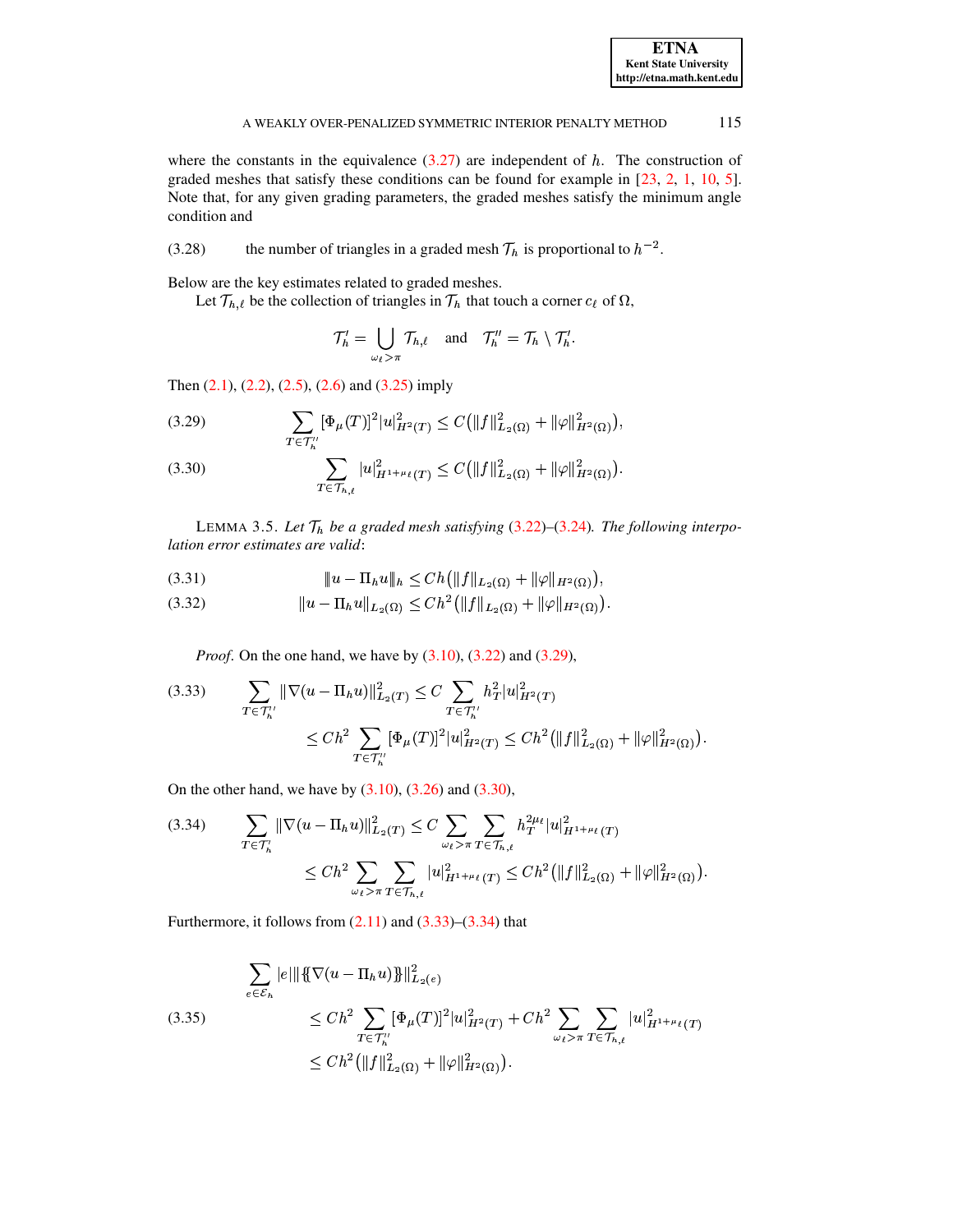The estimates  $(3.33)$ – $(3.35)$  together with  $(3.15)$  imply  $(3.31)$ . Similarly, we have

$$
\sum_{T \in \mathcal{T}'_h} \|u - \Pi_h u\|_{L_2(T)}^2 \le C \sum_{T \in \mathcal{T}'_h} h_T^4 |u|_{H^2(T)}^2
$$
  

$$
\le C h^4 \sum_{T \in \mathcal{T}'_h} [\Phi_\mu(T)]^2 |u|_{H^2(T)}^2 \le C h^4 \left(\|f\|_{L_2(\Omega)}^2 + \|\varphi\|_{H^2(\Omega)}^2\right),
$$

and

$$
\sum_{T \in \mathcal{T}'_h} ||u - \Pi_h u||^2_{L_2(T)} \leq C \sum_{\omega_\ell > \pi} \sum_{T \in \mathcal{T}_{h,\ell}} h_T^{2+2\mu_\ell} |u|_{H^{1+\mu_\ell}(T)}^2
$$
  

$$
\leq C h^4 \sum_{\omega_\ell > \pi} \sum_{T \in \mathcal{T}_{h,\ell}} |u|_{H^{1+\mu_\ell}(T)}^2 \leq C h^4 \left( ||f||^2_{L_2(\Omega)} + ||\varphi||^2_{H^2(\Omega)} \right),
$$

which together imply  $(3.32)$ .  $\square$ 

In view of  $(3.14)$  and  $(3.31)$ , we have established the following theorem.

THEOREM 3.6. Let  $\mathcal{T}_h$  be a graded mesh satisfying (3.22)–(3.24). The following discretization error estimate holds:

<span id="page-9-7"></span><span id="page-9-6"></span><span id="page-9-5"></span><span id="page-9-3"></span>
$$
|u - u_h| |_{h} \leq C h(||f||_{L_2(\Omega)} + ||\varphi||_{H^2(\Omega)}).
$$

<span id="page-9-0"></span>4.  $L_2$  Error estimates. We can obtain a better estimate for the discretization error in the  $L_2$  norm through a duality argument.

THEOREM 4.1. For a quasi-uniform mesh  $\mathcal{T}_h$ , we have

$$
(4.1) \t\t\t ||u - u_h||_{L_2(\Omega)} \leq Ch^2(||f||_{L_2(\Omega)} + ||\varphi||_{H^2(\Omega)})
$$

if  $\Omega$  is convex, and

(4.2) 
$$
||u - u_h||_{L_2(\Omega)} \leq C_{\alpha} h^{2\alpha} (||f||_{L_2(\Omega)} + ||\varphi||_{H^2(\Omega)})
$$

if  $\Omega$  is nonconvex, where  $\alpha$  is the index of elliptic regularity that appears in (2.4). If  $\Omega$  is nonconvex and  $\mathcal{T}_h$  is a graded mesh satisfying (3.22)–(3.24), we have

(4.3) 
$$
||u - u_h||_{L_2(\Omega)} \leq Ch^2(||f||_{L_2(\Omega)} + ||\varphi||_{H^2(\Omega)}).
$$

*Proof.* Let  $\zeta \in H_0^1(\Omega)$  and  $\zeta_h \in V_h$  satisfy

<span id="page-9-1"></span>(4.4) 
$$
a(v,\zeta) = \int_{\Omega} v(\Pi_h u - u_h) dx \quad \forall v \in H_0^1(\Omega),
$$

<span id="page-9-2"></span>(4.5) 
$$
a_h(v,\zeta_h) = \int_{\Omega} v(\Pi_h u - u_h) dx \qquad \forall v \in V_h.
$$

For a quasi-uniform mesh  $\mathcal{T}_h$ , it follows from (4.4)–(4.5), the symmetry of  $a(\cdot, \cdot)$  and  $a_h(\cdot, \cdot)$ , Lemma 3.3 and Theorem 3.4 that

<span id="page-9-4"></span>(4.6) 
$$
\|\zeta - \Pi_h \zeta\|_h \leq C h \|\Pi_h u - u_h\|_{L_2(\Omega)},
$$

$$
(4.7) \t\t\t\t \|\zeta - \zeta_h\|_h \leq C h \|\Pi_h u - u_h\|_{L_2(\Omega)},
$$

116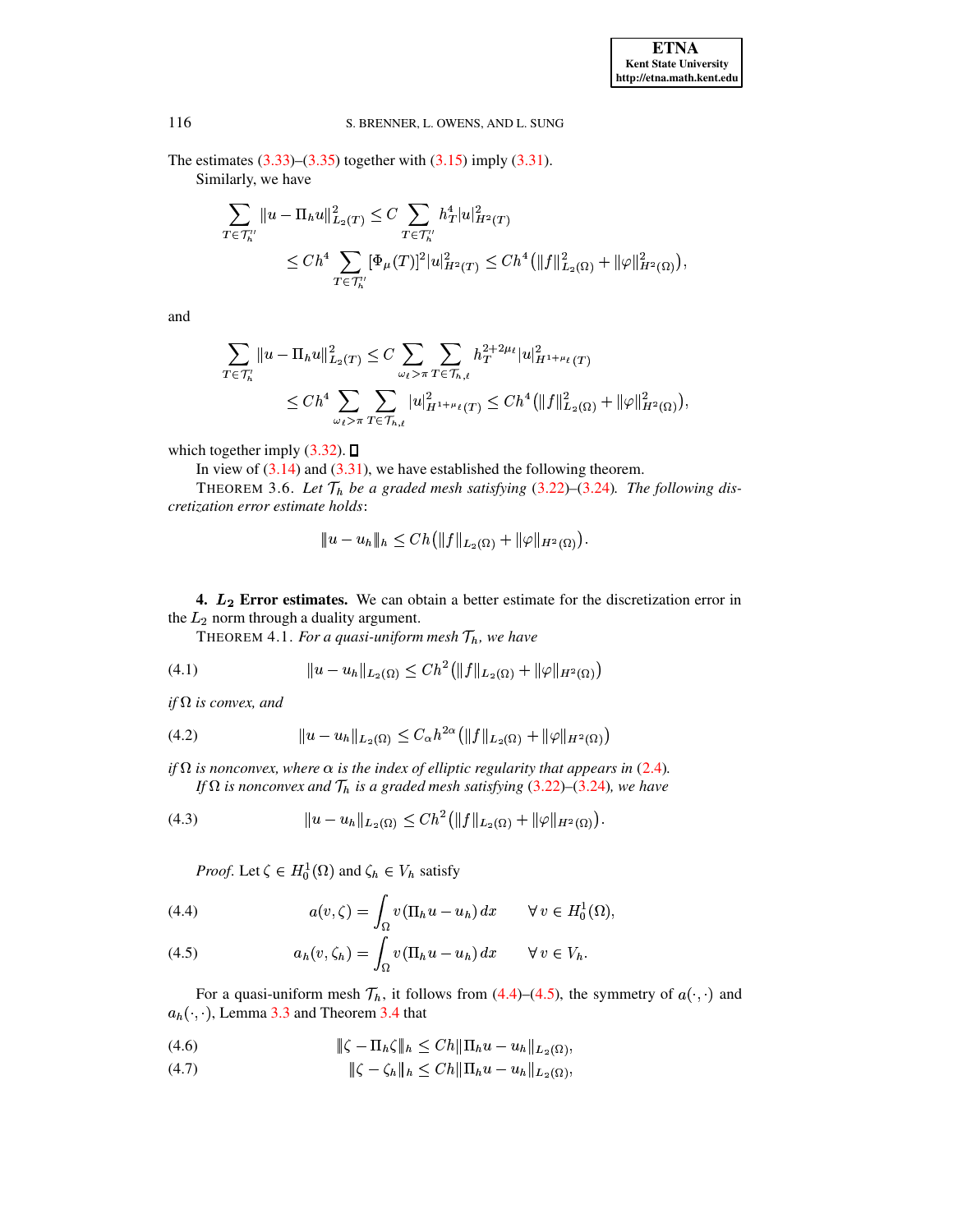if  $\Omega$  is convex, and

(4.8)  
\n
$$
\|\zeta - \Pi_h \zeta\|_h \leq C_{\alpha} h^{\alpha} \|\Pi_h u - u_h\|_{L_2(\Omega)},
$$
\n
$$
\|\zeta - \zeta_h\|_h \leq C_{\alpha} h^{\alpha} \|\Pi_h u - u_h\|_{L_2(\Omega)},
$$

if  $\Omega$  is nonconvex.

For a graded mesh on a nonconvex domain, it follows from Theorem [3.6](#page-9-3) that<br>  $\|\zeta - \Pi_b \zeta\|_b \le C h \|\Pi_b u - u_b\|_{L_2(\Omega)}$ 

(4.10) 
$$
\|\zeta - \Pi_h \zeta\|_h \le C h \|\Pi_h u - u_h\|_{L_2(\Omega)},
$$
  
(4.11) 
$$
\|\zeta - \zeta_h\|_h \le C h \|\Pi_h u - u_h\|_{L_2(\Omega)}.
$$

$$
(4.11) \t\t\t\t\t \|\zeta - \zeta_h\|_h \leq C h \|\Pi_h u - u_h\|_{L_2(\Omega)}.
$$

From [\(1.5\)](#page-2-0), [\(3.3\)](#page-4-6), [\(3.13\)](#page-6-6) and [\(4.5\)](#page-9-2) we see that<br> $||\Pi_h u - u_h||_F^2$  (c) =  $a_h(\Pi_h u - u_h)$ .

$$
\|\Pi_h u - u_h\|_{L_2(\Omega)}^2 = a_h(\Pi_h u - u_h, \zeta_h)
$$
  
\n
$$
= a_h(\Pi_h u - u_h, \zeta_h - \Pi_h \zeta) + a_h(\Pi_h u - u_h, \Pi_h \zeta)
$$
  
\n
$$
\leq \|\Pi_h u - u_h\|_h \|\zeta_h - \Pi_h \zeta\|_h - \int_{\Omega} f(\Pi_h \zeta) dx + a_h(\Pi_h u, \Pi_h \zeta).
$$

Furthermore,  $(1.1a)$ ,  $(1.6)$ , Lemma [2.1](#page-3-4) and  $(3.4)$  imply that

<span id="page-10-0"></span>
$$
-\int_{\Omega} f(\Pi_h \zeta) dx + a_h(\Pi_h u, \Pi_h \zeta)
$$
  
(4.13)  

$$
= -\int_{\Omega} f(\Pi_h \zeta) dx + a_h(\Pi_h u - u, \Pi_h \zeta) + a_h(u, \Pi_h \zeta)
$$
  

$$
= \sum_{e \in \mathcal{E}_h} \int_e {\{\nabla u\}} \cdot {\[\nabla_h \zeta\] ds} + a_h(\Pi_h u - u, \Pi_h \zeta).
$$

We can use  $(3.4)$  and  $(3.13)$  to estimate the first term on the right-hand side of  $(4.13)$  as follows:

<span id="page-10-1"></span>
$$
\sum_{e \in \mathcal{E}_h} \int_e \{\!\{\nabla u\}\!\} \cdot \left[\!\[\Pi_h \zeta\!\] \right] ds = \sum_{e \in \mathcal{E}_h} \int_e \{\!\{\nabla (u - \Pi_h u)\}\!\} \cdot \left[\!\[\Pi_h \zeta\!\] \right] ds
$$
\n
$$
(4.14) \qquad = \sum_{e \in \mathcal{E}_h} \int_e \{\!\{\nabla (u - \Pi_h u)\}\!\} \cdot \left[\!\[\Pi_h \zeta - \zeta\!\] \right] ds
$$
\n
$$
\leq \left(\sum_{e \in \mathcal{E}_h} |e| \|\{\nabla (u - \Pi_h u)\}\|_{L_2(e)}^2\right)^{1/2} \left(\sum_{e \in \mathcal{E}_h} |e|^{-1} \|\left[\!\[\Pi_h \zeta - \zeta\!\] \right]\|_{L_2(e)}^2\right)^{1/2}
$$
\n
$$
\leq \|u - \Pi_h u\|_h \|\Pi_h \zeta - \zeta\|_h.
$$

For the second term on the right-hand side of  $(4.13)$ , we have, by  $(3.12)$ ,  $(4.4)$  and Lemma [2.1](#page-3-4) (applied to  $\zeta$ ),

$$
a_h(\Pi_h u - u, \Pi_h \zeta) = a_h(\Pi_h u - u, \Pi_h \zeta - \zeta) + a_h(\Pi_h u - u, \zeta)
$$
  
\n
$$
\leq \|\Pi_h u - u\|_h \|\Pi_h \zeta - \zeta\|_h + \int_{\Omega} (\Pi_h u - u)(\Pi_h u - u_h) dx
$$
  
\n
$$
+ \sum_{e \in \mathcal{E}_h} \int_e \llbracket \Pi_h u - u \rrbracket \{\nabla \zeta \} ds,
$$
  
\n
$$
\leq \|\Pi_h u - u\|_h \|\Pi_h \zeta - \zeta\|_h + \|\Pi_h u - u\|_{L_2(\Omega)} \|\Pi_h u - u_h\|_{L_2(\Omega)}
$$
  
\n
$$
+ \sum_{e \in \mathcal{E}_h} \int_e \llbracket \Pi_h u - u \rrbracket \{\nabla \zeta \} ds.
$$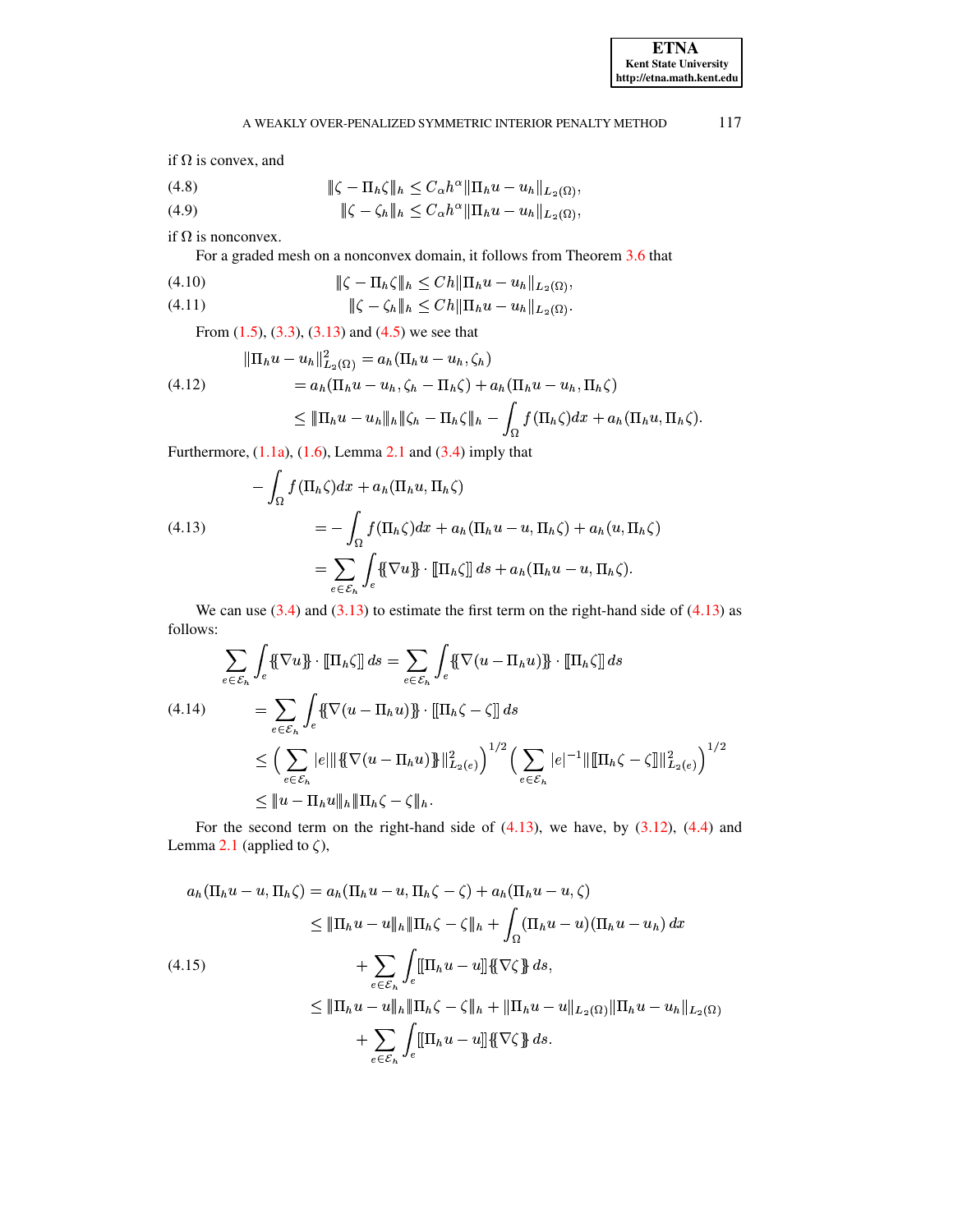It follows from  $(3.12)$  that, as in  $(4.14)$ ,

<span id="page-11-1"></span>(4.16) 
$$
\sum_{e \in \mathcal{E}_h} \int_e [\![\Pi_h u - u]\!] \{ \nabla \zeta \} ds = \sum_{e \in \mathcal{E}_h} \int_e [\![\Pi_h u - u]\!] \{ \nabla (\zeta - \Pi_h \zeta) \} ds
$$

$$
\leq \| \zeta - \Pi_h \zeta \|_h \| \Pi_h u - u \|_h.
$$

<span id="page-11-2"></span>Combining  $(3.17)$ ,  $(3.19)$ , Theorem 3.4, Lemma 3.5, Theorem 3.6 and  $(4.6)$ – $(4.16)$ , we find

<span id="page-11-3"></span>if  $\Omega$  is convex and  $\mathcal{T}_h$  is quasi-uniform, or if  $\Omega$  is nonconvex and  $\mathcal{T}_h$  is a graded mesh satisfying  $(3.22)$ – $(3.24)$ , and

$$
(4.18) \t\t ||\Pi_h u - u_h||_{L_2(\Omega)} \leq C_\alpha h^{2\alpha} (||f||_{L_2(\Omega)} + ||\varphi||_{H^2(\Omega)})
$$

if  $\Omega$  is nonconvex and  $\mathcal{T}_h$  is quasi-uniform.

<span id="page-11-4"></span>The estimates  $(4.1)$ – $(4.3)$  follow from  $(3.17)$ ,  $(3.19)$ ,  $(3.32)$  and  $(4.17)$ – $(4.18)$ .  $\square$ 

<span id="page-11-0"></span>**5.** A simple preconditioner. Let  $A_h : V_h \longrightarrow V'_h$  be the linear operator representing the bilinear form  $a_h(\cdot, \cdot)$ , i.e.,

$$
(5.1) \qquad \langle A_h w, v \rangle = a_h(w, v) \qquad \forall \, v, w \in V_h
$$

where  $\langle \cdot, \cdot \rangle$  is the canonical bilinear form on  $V_h' \times V_h$ . In this section we construct a simple block diagonal preconditioner  $B_h$  for  $A_h$ .

Let the symmetric positive-definite bilinear form  $b_h(\cdot, \cdot)$  be defined by

$$
(5.2) \t\t bh(w,v) = \sum_{T \in \mathcal{T}_h} \sum_{e \in \mathcal{E}_T} w_T(m_e) v_T(m_e) + \eta \sum_{e \in \mathcal{E}_h} \frac{1}{|e|^3} \int_e \Pi_e^0[[w]] \cdot \Pi_e^0[[v]] ds
$$

<span id="page-11-5"></span>for all  $v, w \in V_h$ , where  $\mathcal{E}_T$  is the set of the three edges of T and  $m_e$  is the midpoint of e, and let  $B_h: V_h \longrightarrow V'_h$  be defined by

(5.3) 
$$
\langle B_h w, v \rangle = b_h(w, v) \qquad \forall v, w \in V_h.
$$

Note that the operator  $B_h$  is block diagonal with respect to the nodal basis associated with the midpoints of the edges of  $\mathcal{T}_h$  and its dual basis. This is due to the midpoint rule

<span id="page-11-6"></span>
$$
\Pi_e^0 v = \frac{1}{|e|} \int_e v \, ds = v(m_e) \qquad \forall \, v \in P_1(e),
$$

which implies

$$
\frac{1}{|e|^3}\int_e \Pi^0_e[[w]]\cdot \Pi^0_e[[v]] ds = \frac{w(e)v(e)}{|e|^2}
$$

if  $e$  is a boundary edge and

$$
\begin{aligned} \frac{1}{|e|^3}\int_e \Pi^0_e [\hspace{-1.5pt}[ w]\hspace{-1.5pt}] \cdot \Pi^0_e [\hspace{-1.5pt}[ v]\hspace{-1.5pt}] \,ds = \frac{1}{|e|^2} \Big( w_1(m_e) v_1(m_e) + w_2(m_e) v_2(m_e) \\ &- w_1(m_e) v_2(m_e) - w_2(m_e) v_1(m_e) \Big) \end{aligned}
$$

118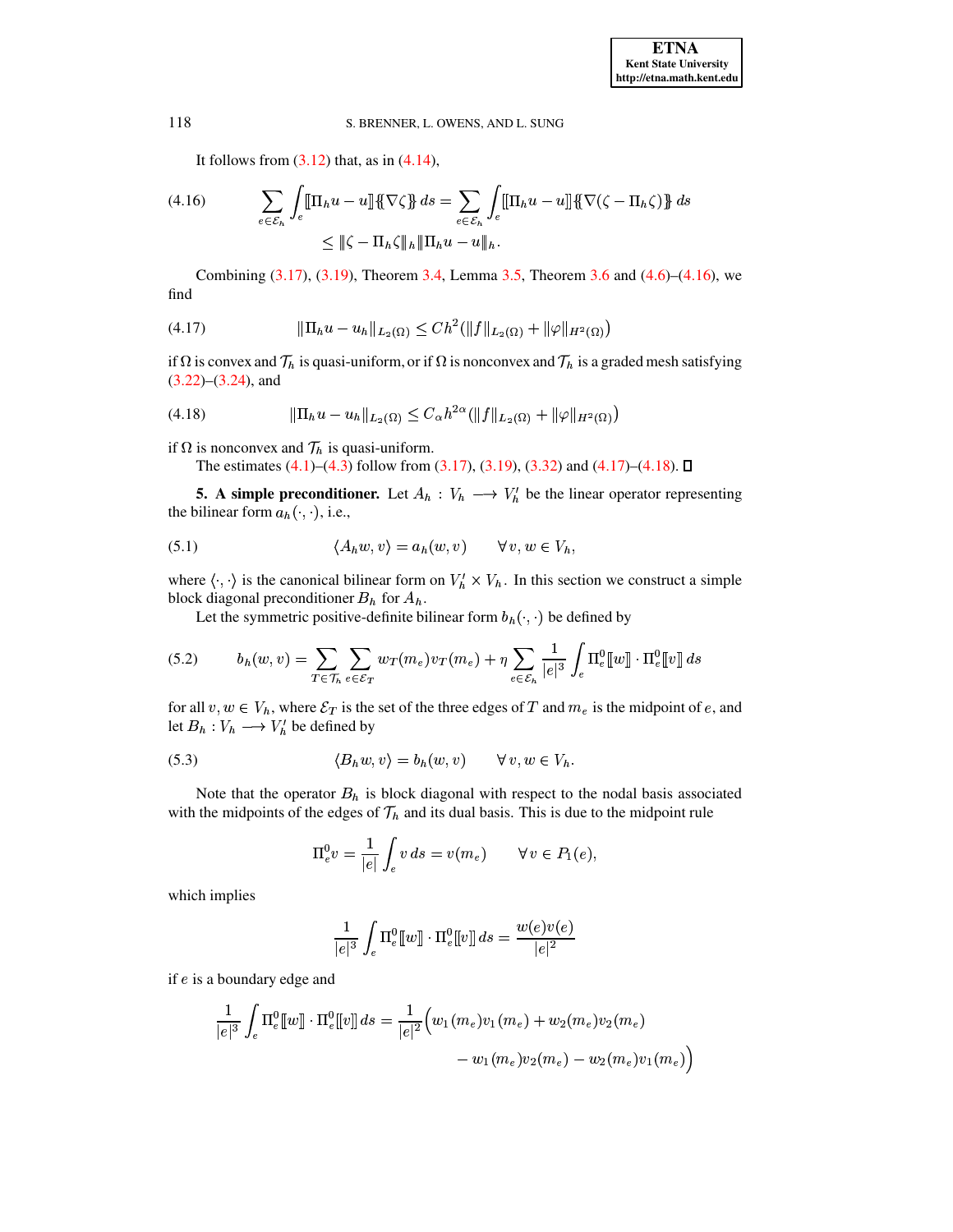| <b>ETNA</b>                  |
|------------------------------|
| <b>Kent State University</b> |
| http://etna.math.kent.edu    |

if e is an interior edge shared by the triangles  $T_{e,1}$  and  $T_{e,2}$  and  $w_i = w|_{T_{e,i}}$  (resp.  $v_i = v|_{T_{e,i}}$ ) for  $i = 1, 2$ . In fact, the diagonal blocks are either  $1 \times 1$  (corresponding to the midpoints on  $\partial\Omega$ ) or 2 × 2 (corresponding to the interior midpoints).

We begin by analyzing the operator  $B_h^{-1}A_h$  for quasi-uniform meshes. LEMMA 5.1. For a quasi-uniform mesh  $\mathcal{T}_h$ , we have

$$
\frac{\lambda_{\max}(B_h^{-1}A_h)}{\lambda_{\min}(B_h^{-1}A_h)} \le Ch^{-2}
$$

Proof. From the obvious estimate

<span id="page-12-1"></span>
$$
\|\nabla v\|_{L_2(T)}^2 \le C \sum_{e \in \mathcal{E}_T} v^2(m_e)
$$

we have

<span id="page-12-2"></span><span id="page-12-0"></span>
$$
\langle A_h v, v \rangle \le C \langle B_h v, v \rangle \qquad \forall v \in V_h,
$$

and hence, by the Rayleigh quotient formula  $[22]$ ,

(5.5) 
$$
\lambda_{\max}(B_h^{-1}A_h) = \max_{v \in V_h \setminus \{0\}} \frac{\langle A_h v, v \rangle}{\langle B_h v, v \rangle} \leq C.
$$

In the other direction, we first observe that the quasi-uniformity of  $\mathcal{T}_h$  implies

(5.6) 
$$
h_T \approx h \approx |e| \quad \forall T \in \mathcal{T}_h \text{ and } \forall e \in \mathcal{E}_h
$$

It then follows from the Poincaré-Friedrichs inequality for piecewise  $H^1$  functions [8] that

$$
(5.7) \qquad ||v||_{L_2(\Omega)}^2 \le C \Big( \sum_{T \in \mathcal{T}_h} ||\nabla v||_{L_2(T)}^2 + \sum_{e \in \mathcal{E}_h} |e|^{-1} ||\Pi_e^0[ [v]||_{L_2(e)}^2 \Big) \qquad \forall \, v \in V_h,
$$

which together with  $(1.4)$ ,  $(3.2)$ ,  $(5.1)$ – $(5.3)$  and  $(5.6)$  imply that

<span id="page-12-6"></span><span id="page-12-4"></span><span id="page-12-3"></span>
$$
h^2 \langle B_h v, v \rangle \le C \langle A_h v, v \rangle \qquad \forall \, v \in V_h.
$$

Hence, by the Rayleigh quotient formula, we have

(5.8) 
$$
\lambda_{\min}(B_h^{-1}A_h) = \min_{v \in V_h \setminus \{0\}} \frac{\langle A_h v, v \rangle}{\langle B_h v, v \rangle} \ge C h^2.
$$

The estimate  $(5.4)$  follows from  $(5.5)$  and  $(5.8)$ .  $\Box$ Next we analyze the operator  $B_h^{-1}A_h$  for graded meshes. LEMMA 5.2. For a graded mesh  $\mathcal{T}_h$ , we have

(5.9) 
$$
\frac{\lambda_{\max}(B_h^{-1}A_h)}{\lambda_{\min}(B_h^{-1}A_h)} \le C h^{-2} (1 + |\ln h|)
$$

<span id="page-12-5"></span>*Proof.* Since the estimate (5.5) remains valid, we only need an estimate for  $\lambda_{\min}(B_h^{-1}A_h)$ . Observe that, because of  $(3.28)$ ,

$$
(5.10) \qquad \sum_{T \in \mathcal{T}_h} \sum_{e \in \mathcal{E}_T} v^2(m_e) \le 3 \|v\|_{L_\infty(\Omega)}^2 \sum_{T \in \mathcal{T}_h} 1 \le Ch^{-2} \|v\|_{L_\infty(\Omega)}^2 \qquad \forall \, v \in V_h.
$$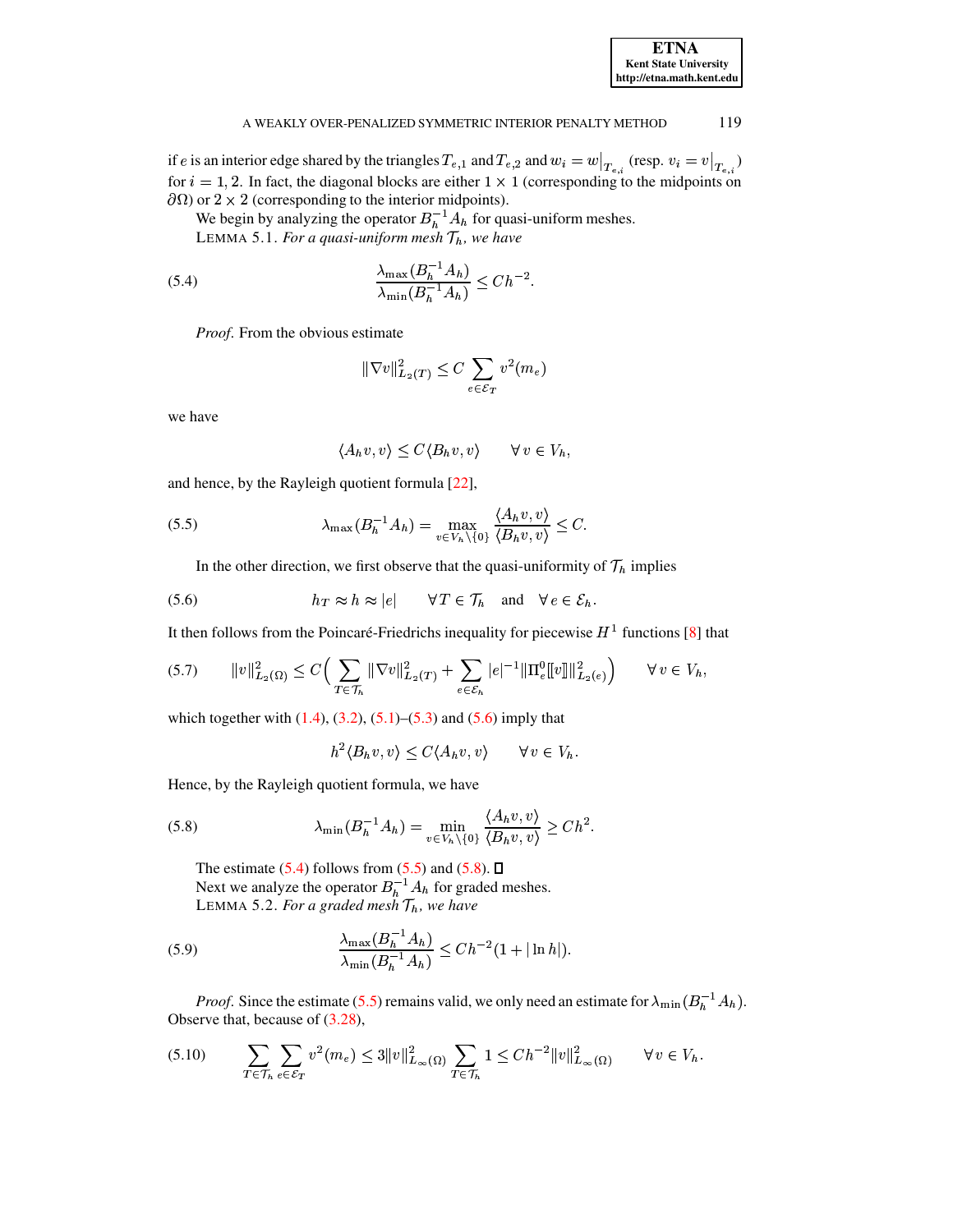Furthermore we have the following discrete Sobolev inequality [\[9\]](#page-20-11)

$$
(5.11) \t\t ||v||_{L_{\infty}(\Omega)}^2 \leq C(1+|\ln h|)\Big(\sum_{T\in\mathcal{T}_h}||v||_{H^1(T)}^2+\sum_{e\in\mathcal{E}_h}|e|^{-1}\|\Pi_e^0[v]\|_{L_2(e)}^2\Big)
$$

for all  $v \in V_h$ . (The result in [\[9\]](#page-20-11) was derived under the assumption that  $\mathcal{T}_h$  is quasi-uniform. But the proof also applies to the case where  $\mathcal{T}_h$  is regular and [\(3.27\)](#page-7-5) holds.)

Combining  $(1.4)$ ,  $(3.2)$ ,  $(5.1)$ – $(5.3)$ ,  $(5.7)$ , and  $(5.10)$ – $(5.11)$ , we find

<span id="page-13-2"></span><span id="page-13-1"></span>
$$
\langle B_h v, v \rangle \le C h^{-2} (1 + |\ln h|) \langle A_h v, v \rangle \qquad \forall v \in V_h,
$$

which implies through the Rayleigh quotient formula

(5.12) 
$$
\lambda_{\min}(B_h^{-1}A_h) \ge C h^2 (1 + |\ln h|)^{-1}.
$$

The estimate [\(5.9\)](#page-12-6) follows from [\(5.5\)](#page-12-2) and [\(5.12\)](#page-13-2).  $\Box$ 

REMARK 5.3. The condition number estimate [\(5.9\)](#page-12-6) is identical with the condition number estimate for conforming finite element methods on graded meshes  $\lceil 6 \rceil$  $\lceil 6 \rceil$  $\lceil 6 \rceil$ .

<span id="page-13-0"></span>**6. Extensions.** The results in previous sections can be extended to a grid  $\mathcal{T}_h$  with hanging nodes. We assume that if an edge of a triangle in  $\mathcal{T}_h$  contains a hanging node, then it is subdivided by the edges of other triangles in  $\mathcal{T}_h$ . An example of such a grid is depicted in Figure [6.1.](#page-13-3)

For such grids the only modification of  $(1.6)$  occurs in the definition of  $\mathcal{E}_h$ . An (open) edge of a triangle in  $\mathcal{T}_h$  belongs to  $\mathcal{E}_h$  if and only if it satisfies one of the following conditions: (i) it contains a hanging node, (ii) it is a subset of  $\partial\Omega$ , or (iii) it is the common edge of two triangles in  $\mathcal{T}_h$ . Then the interpolation operator  $\Pi_h$  defined by [\(3.11\)](#page-6-7) still satisfies [\(3.12\)](#page-6-1)–  $(3.13)$  and the analysis in Section [3](#page-4-0) and Section [4](#page-9-0) remains valid.



<span id="page-13-3"></span>FIG. 6.1. *Example of a grid with hanging nodes*

Under the new definition of  $\mathcal{E}_h$ , the preconditioner  $B_h$  defined by [\(5.2\)](#page-11-6) and [\(5.3\)](#page-11-5) is still a block diagonal preconditioner and the condition number estimates in Section [5](#page-11-0) remain valid. (The constants in the estimates will depend on the maximum number of hanging nodes that can appear on any edge.) But now the block corresponding to an edge  $e$  with hanging nodes is  $n \times n$ , where n is the number of midpoints (of edges of triangles of  $\mathcal{T}_h$ ) that belong to e. For example, for the edge in Figure [6.1](#page-13-3) that connects the center to the lower right corner, the corresponding diagonal block is  $5 \times 5$  (one midpoint from the large triangle and four midpoints from the small triangles).

The WOPSIP method can also be applied to elliptic boundary value problems with variable coefficients that are Lipschitz continuous. Consider the problem where the bilinear form  $a(\cdot, \cdot)$  in [\(1.1a\)](#page-0-1) is defined by

$$
a(w,v) = \int_{\Omega} [(\mathbf{K} \nabla w) \cdot \nabla v + b w v] dx.
$$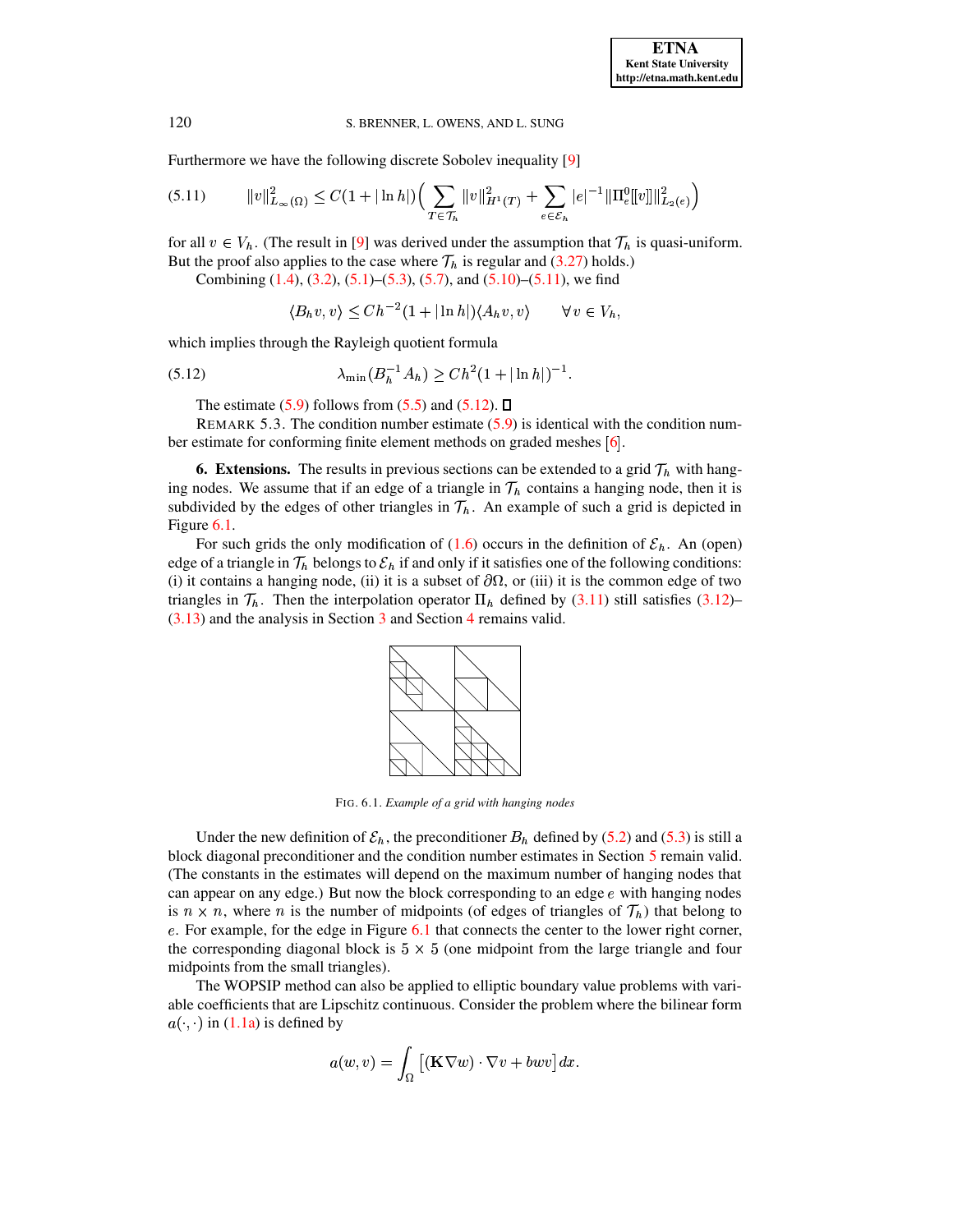Here  $\mathbf{K}(x)$  is a Lipschitz continuous  $2 \times 2$ -matrix-valued function on  $\Omega$  such that

$$
\mathbf{K}(x)\mathbf{z}\cdot\mathbf{z} \geq c\,\mathbf{z}\cdot\mathbf{z} \qquad \forall \, x\in\bar{\Omega}, \, \mathbf{z}\in\mathbb{R}^2,
$$

where  $c > 0$  is a constant independent of x and z, and  $b(x)$  is a Lipschitz continuous nonnegative scalar function defined on  $\overline{\Omega}$ . The corresponding bilinear form for the WOPSIP method is then given by

$$
a_h(w,v) = \sum_{T \in \mathcal{T}_h} \int_T \left[ (\mathbf{K} \nabla w) \cdot \nabla v + b w v \right] dx + \eta \sum_{e \in \mathcal{E}_h} \frac{1}{|e|^3} \int_e \Pi_e^0[[w]] \cdot \Pi_e^0[[v]] ds.
$$

The results in Section 3 and Section 4 also hold for this problem. The only significant modification occurs in the handling of the analog of  $(3.7)$ :

<span id="page-14-0"></span>(6.1) 
$$
a_h(u - u_h, w) = \sum_{e \in \mathcal{E}_h} \int_e \mathbf{K} \nabla u \cdot [ [w] ] ds
$$

$$
= \sum_{e \in \mathcal{E}_h} \int_e \bar{\mathbf{K}} \nabla u \cdot [ [w] ] ds + \sum_{e \in \mathcal{E}_h} \int_e (\mathbf{K} - \bar{\mathbf{K}}) \nabla u \cdot [ [w] ] ds
$$

where, on each  $e \in \mathcal{E}_h$ ,  $\overline{K}$  denotes the mean value of **K** on *e*.

<span id="page-14-1"></span>We can proceed as in Section 3 to obtain the following estimate for the first term on the right-hand side of  $(6.1)$ :

$$
(6.2)\sum_{e\in\mathcal{E}_h}\int_e\bar{\mathbf{K}}\nabla u\cdot\llbracket w\rrbracket\,ds\leq C\Big[\|u-v\|_h+h\big(\|f\|_{L_2(\Omega)}+\|\varphi\|_{H^2(\Omega)}\big)\Big]\|w\|_h\qquad\forall\,v\in V_h.
$$

The second term on the right-hand side of  $(6.1)$  can be estimated as follows:

$$
\sum_{e \in \mathcal{E}_h} \int_e (\mathbf{K} - \bar{\mathbf{K}}) \nabla u \cdot [[w]] ds
$$
\n
$$
\leq C \sum_{e \in \mathcal{E}_h} |e| \|\nabla u\|_{L_2(e)} \|[[w]]\|_{L_2(e)}
$$
\n(6.3)\n
$$
\leq Ch \Big( \sum_{e \in \mathcal{E}_h} |e| \|\nabla u\|_{L_2(e)}^2 \Big)^{1/2} \Big( \sum_{e \in \mathcal{E}_h} |e|^{-1} \|[[w]]\|_{L_2(e)}^2 \Big)^{1/2}
$$
\n
$$
\leq Ch \Big( \|f\|_{L_2(\Omega)} + \|\varphi\|_{H^2(\Omega)} \Big) \|w\|_{h},
$$

<span id="page-14-2"></span>where we have used  $(2.12)$ ,  $(3.1)$ , and Lemma 3.1.

It follows from the estimates  $(6.2)$ – $(6.3)$  that Lemma 3.2 remains valid. The modifications for the proofs of Theorem 3.4, Theorem 3.6 and Theorem 4.1 are straightforward. Note that for a nonconvex domain the singularity of the solution  $u$  at a reentrant corner depends on the value of  $K$  at that corner. But we can still obtain optimal error estimates in both the  $\|\cdot\|_h$  norm and the  $L_2$  norm by choosing the grading factor  $\mu_{\ell}$  at any reentrant corner to be less than  $1/2$ .

REMARK 6.1. The WOPSIP method can also be applied to mixed (Dirichlet and Neumann) boundary conditions. The analysis is similar but more complicated, since singularities also appear in the neighborhood of points on  $\partial\Omega$  where the boundary condition changes type.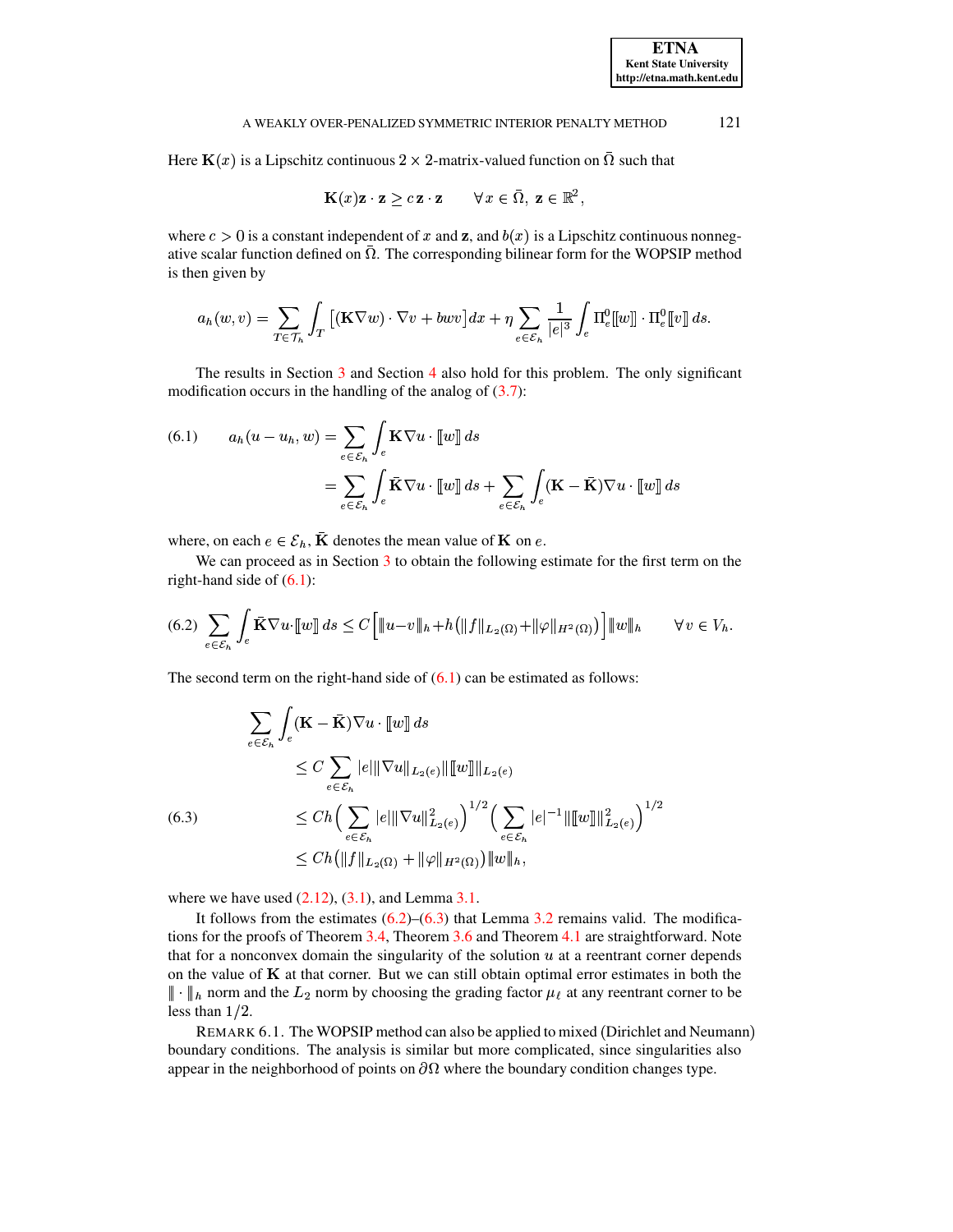<span id="page-15-0"></span>**7. Numerical results.** In this section we report the results of some numerical experiments involving the WOPSIP method. The computation is performed using the nodal bases associated with the midpoints of the edges of the triangles.

In the first set of experiments we take  $\Omega$  to be the unit square  $(0, 1) \times (0, 1)$  and the exact solution of  $(1.1)$  to be

$$
u(x, y) = xy(1 - x)(1 - y).
$$

We solve [\(1.1\)](#page-0-0) using the WOPSIP method with different penalty parameters  $\eta = 0.1$ , We solve (1.1) using the WOPSIP method with different penalty parameters  $\eta = 0.1, 1, 10$  and 100, on uniform grids  $\mathcal{T}_1, \ldots, \mathcal{T}_8$ , where the length of a horizontal/vertical edge in  $T_k$  is  $h_k = 2^{-k}$ . The relative errors

$$
\varepsilon_k = \frac{\sqrt{\sum_{T \in \mathcal{T}_k} \|\nabla(u - u_k)\|_{L_2(T)}^2}}{\|\nabla u\|_{L_2(\Omega)}}
$$

in the piecewise  $H<sup>1</sup>$  semi-norm and the relative errors

$$
\lambda_k = \frac{\|u - u_k\|_{L_2(\Omega)}}{\|u\|_{L_2(\Omega)}}
$$

in the  $L_2$  norm are computed. The results are presented in Table [7.1.](#page-15-1) The error bounds [\(3.20\)](#page-7-11) and  $(4.1)$  are clearly visible. Furthermore, the constant in the  $H<sup>1</sup>$  error bound is relatively independent of  $\eta$  when  $h_k$  is small. On the other hand, the constant in the  $L_2$  error bound becomes noticeably smaller as  $\eta$  increases.

<span id="page-15-1"></span>TABLE 7.1 *Relative errors* on  $\Omega$  *in the piecewise*  $H^1$  *semi-norm* and the  $L_2$  *norm* for  $1 \leq k \leq 8$  *and*  $\eta =$ 0.1, 1, 10 and 100.

|                  | $\eta=0.1$          |                   | $\eta=1$            |                   | $\eta = 10$         |                   | $\eta = 100$        |                   |
|------------------|---------------------|-------------------|---------------------|-------------------|---------------------|-------------------|---------------------|-------------------|
| $\boldsymbol{k}$ | $\varepsilon_k/h_k$ | $\lambda_k/h_k^2$ | $\varepsilon_k/h_k$ | $\lambda_k/h_k^2$ | $\varepsilon_k/h_k$ | $\lambda_k/h_k^2$ | $\varepsilon_k/h_k$ | $\lambda_k/h_k^2$ |
|                  | 1.092               | 33.863            | 0.659               | 4.030             | 0.403               | 0.700             | 0.392               | 0.401             |
| 2                | 1.687               | 29.665            | 0.545               | 3.827             | 0.373               | 0.767             | 0.370               | 0.514             |
| 3                | 1.644               | 30.129            | 0.434               | 3.628             | 0.372               | 0.785             | 0.371               | 0.572             |
| 4                | 1.113               | 30.895            | 0.390               | 3.495             | 0.373               | 0.784             | 0.372               | 0.588             |
| 5                | 0.680               | 30.941            | 0.377               | 3.420             | 0.373               | 0.779             | 0.373               | 0.592             |
| 6                | 0.473               | 30.778            | 0.374               | 3.381             | 0.373               | 0.776             | 0.373               | 0.593             |
| 7                | 0.400               | 30.640            | 0.373               | 3.361             | 0.373               | 0.775             | 0.373               | 0.593             |
| 8                | 0.380               | 30.556            | 0.373               | 3.350             | 0.373               | 0.739             | 0.373               | 0.566             |

We also compute the condition number  $\kappa (B_k^{-1}A_k)$  for  $1 \leq k \leq 8$  and  $\eta = 0.1, 1, 10$ and 100. The numbers  $h_k^2 \kappa (B_k^{-1}A_k)$ , tabulated in Table [7.2,](#page-16-0) clearly demonstrate the estimate  $(5.4)$ .

In the second set of experiments we analyze the performance of the WOPSIP method on some nonconforming partitions of the unit square. This is a first step in evaluating the effectiveness of an adaptive mesh refinement algorithm.

We consider three different nonconforming partitions of the unit square. The first three levels of mesh refinement for each of these partitions is shown in Figure [7.1–](#page-16-1)Figure [7.3.](#page-17-0) The methodology for the first two nonconforming partitions is simple. The coarsest mesh  $(k = 0)$  is given and each subsequent mesh is obtained by uniform subdivision. The mesh refinement in the third nonconforming partition is slightly more complicated. The  $k<sup>th</sup>$  level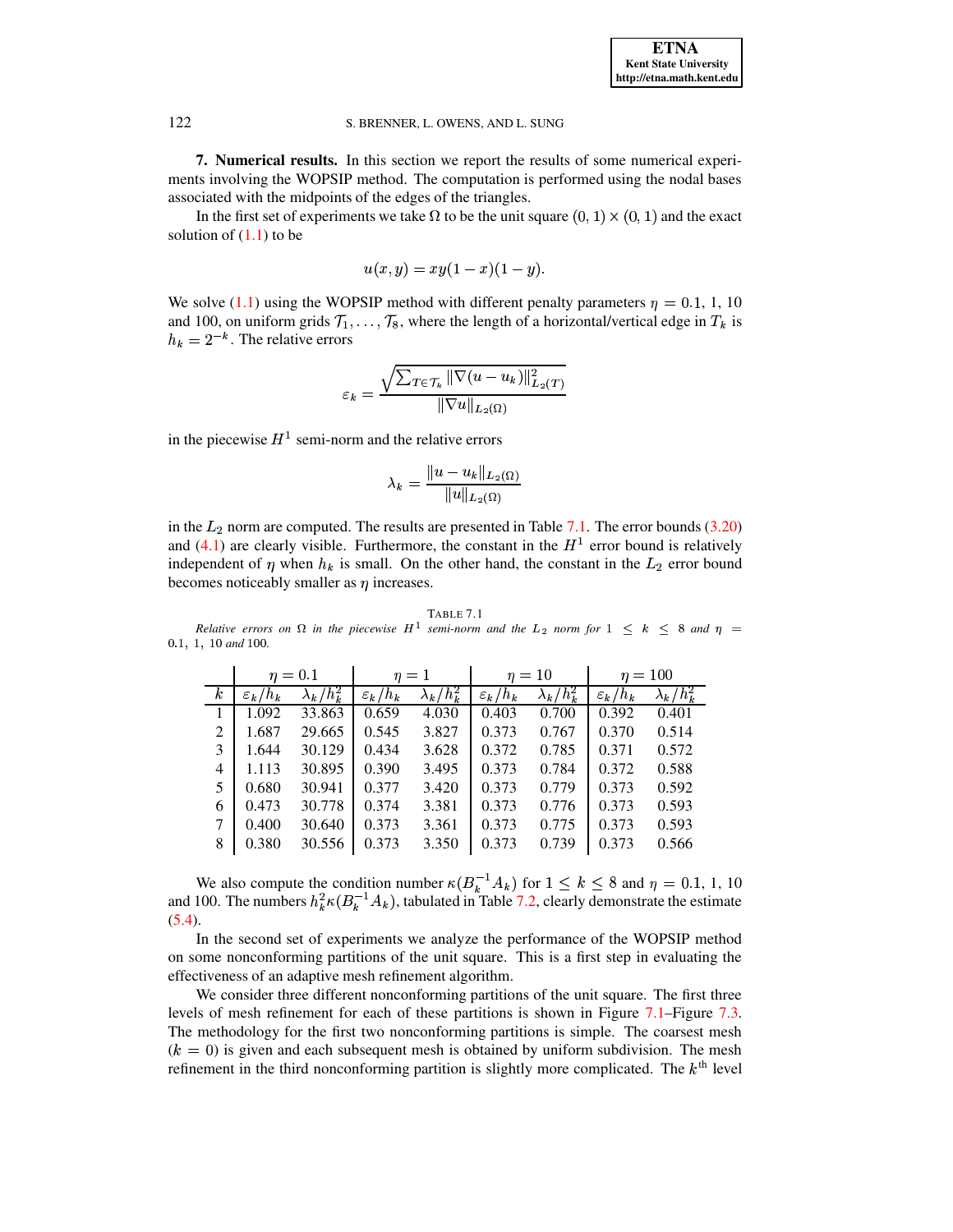**ETNA Kent State University http://etna.math.kent.edu**

## A WEAKLY OVER-PENALIZED SYMMETRIC INTERIOR PENALTY METHOD 123

TABLE 7.2

<span id="page-16-0"></span>

|                     |                  |       |      |       | $h_k^2 \kappa (B_k^{-1}A_k)$ for $1 \leq k \leq 8$ and $\eta = 0.1, 1, 10$ and 100. |
|---------------------|------------------|-------|------|-------|-------------------------------------------------------------------------------------|
|                     | $\boldsymbol{k}$ |       |      |       | $\eta = 0.1$ $\eta = 1$ $\eta = 10$ $\eta = 100$                                    |
|                     | $\mathbf{1}$     | 17.6  | 3.87 | 2.10  | 1.77                                                                                |
|                     | $\overline{c}$   | 5.18  | 2.23 | 1.84  | 1.80                                                                                |
|                     | $\overline{3}$   | 2.67  | 1.91 | 1.83  | 1.82                                                                                |
|                     | 4                | 2.04  | 1.84 | 1.82  | 1.82                                                                                |
|                     | 5                | 1.88  | 1.83 | 1.82  | 1.82                                                                                |
|                     | 6                | 1.84  | 1.83 | 1.82  | 1.82                                                                                |
|                     | 7                | 1.83  | 1.82 | 1.82  | 1.82                                                                                |
|                     | 8                | 1.83  | 1.82 | 1.82  | 1.82                                                                                |
|                     |                  |       |      |       |                                                                                     |
| PSfrag replacements |                  |       |      |       |                                                                                     |
|                     |                  | $k=0$ |      | $k=1$ | $k=2$                                                                               |

 $k = 0$   $k = 1$   $k = 2$ <br>FIG. 7.1. *First three levels of the first nonconforming partition on*  $\Omega$ *.* 

<span id="page-16-1"></span>is obtained from the  $(k - 1)$ <sup>st</sup> level by refining the largest triangles in the partition and the the midpoints of the edges of that triangle. Also, the length of the longest horizontal/vertical lower left triangle. In all cases refinement on any particular triangle is obtained by connecting edge is  $h_k = 2^{-k}$  for all of the partitions considered.



<span id="page-16-2"></span>We have compared the relative errors of the conforming triangulation with those of the three nonconforming partitions. Since the dependence on  $\eta$  in each of the nonconforming partitions is very similar to the dependence in the conforming triangulation, we present the numerical results only for  $\eta = 1$  in Table [7.3](#page-17-1) and Table [7.4.](#page-18-1)

In view of Figure [7.1,](#page-16-1) we expect the error for the first nonconforming partition at level  $k$  to be smaller than the conforming triangulation at level  $k$ , but larger than the conforming triangulation at level  $k + 1$ . The results in Table [7.3](#page-17-1) and Table [7.4](#page-18-1) demonstrate this result. level k should be between the errors of the conforming triangulation at levels k and  $k + 2$ . Furthermore, Figure [7.2](#page-16-2) suggests that the errors of the second nonconforming partition at This is confirmed by the numerical results. Finally, from Figure [7.3](#page-17-0) we expect that the errors for the third nonconforming partition at level  $k$  should be less than or equal to the errors of the conforming triangulation at that same level. The numerical results very nearly satisfy this observation.

In addition, we have computed the condition number  $\kappa (B_k^{-1}A_k)$  f<br>ing partition for  $0 \le k \le 7$  and  $n = 0.1, 1, 10$  and 100. The num  $(B_k^{-1}A_k)$  for the second nonconforming partition for  $0 \le k \le 7$  and  $\eta = 0.1, 1, 10$  and 100. The numbers  $h_k^2 \kappa (B_k^{-1} A_k)$  are tabulated in Table [7.5.](#page-18-2) The estimate [\(5.4\)](#page-12-1) is clearly demonstrated as it was with the conform-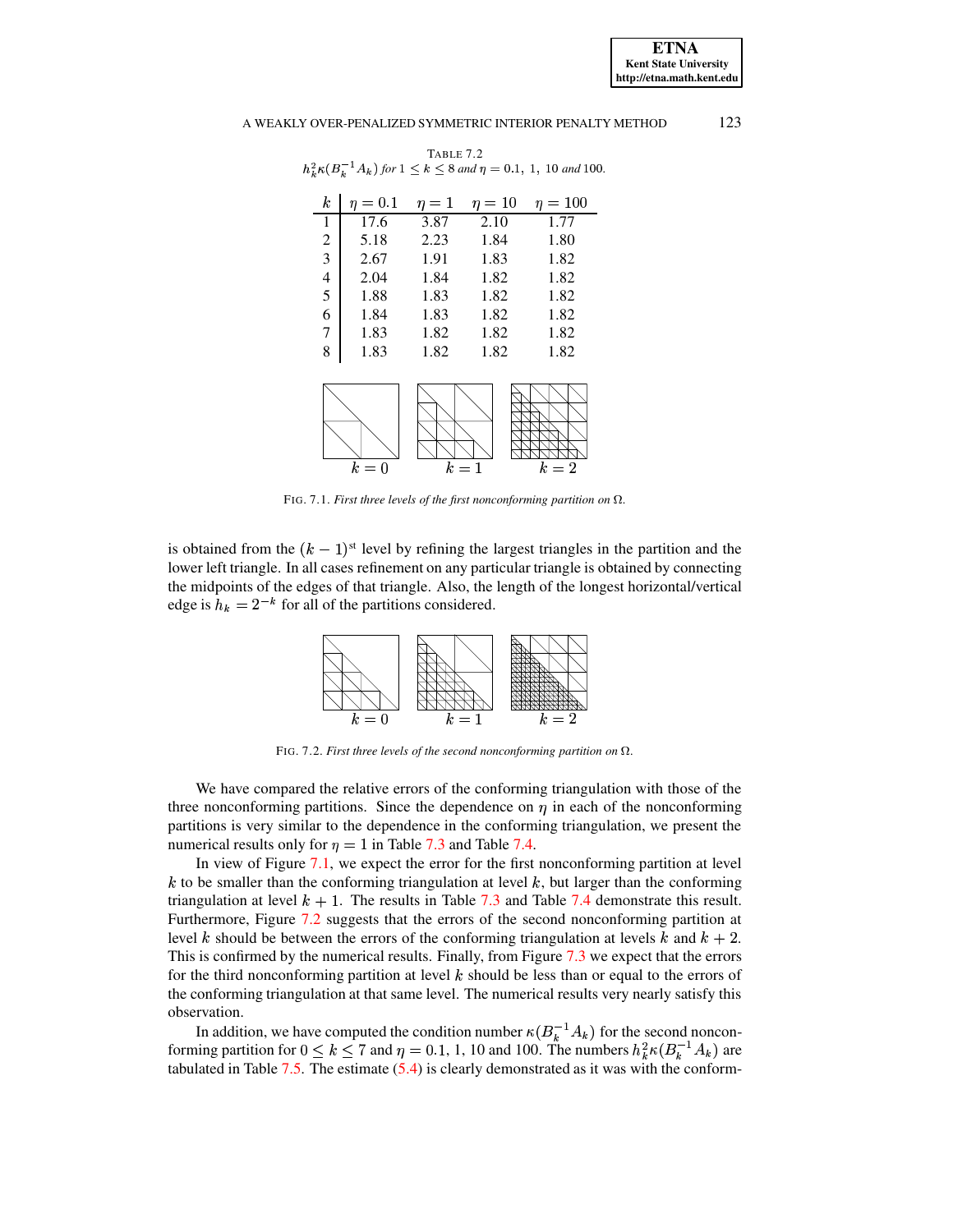

<span id="page-17-0"></span>FIG. 7.3. First three levels of the third nonconforming partition on  $\Omega$ .

## TABLE 7.3

<span id="page-17-1"></span>Comparison of relative errors in the piecewise  $H^1$  semi-norm of the nonconforming partitions and the conforming triangulation ( $\eta = 1$ ).

| k                           | NC <sub>1</sub> | NC2           | NC3           | C             |
|-----------------------------|-----------------|---------------|---------------|---------------|
| $\Omega$                    | $5.49E - 01$    | $5.48E - 01$  | $2.51E + 00$  |               |
|                             | $2.86E - 01$    | $2.90E - 01$  | $5.32E - 01$  | $3.30E - 01$  |
| $\mathcal{D}_{\mathcal{L}}$ | $1.20E - 01$    | $1.24E - 01$  | $1.99E - 01$  | $1.36E - 01$  |
| 3                           | $4.59E - 02$    | $4.56E - 02$  | $6.83E - 02$  | $5.42E - 02$  |
| $\overline{4}$              | $1.98E - 02$    | $1.88E - 02$  | $2.67E - 02$  | $2.44E - 02$  |
| .5                          | $9.39E - 03$    | $8.74E - 0.3$ | $1.21E - 02$  | $1.18E - 02$  |
| 6                           | $4.63E - 0.3$   | $4.29E - 0.3$ | $5.88E - 0.3$ | $5.84E - 0.3$ |
| 7                           | $2.31E - 0.3$   | $2.13E - 0.3$ | $2.92E - 0.3$ | $2.91E - 03$  |
| 8                           |                 |               |               | $1.46E - 03$  |

ing triangulation, however, the constant is larger in the nonconforming case.

Our numerical results suggest that the WOPSIP method will work well when implemented using an adaptive mesh refinement algorithm. The introduction of hanging nodes has seemingly no adverse effects on the method's performance, which is a very attractive feature of this method.

In our final set of numerical experiments we solve (1.1) on the L-shaped domain  $\Omega_L$  with vertices  $(-1, -1)$ ,  $(1, -1)$ ,  $(1, 0)$ ,  $(0, 0)$ ,  $(0, 1)$  and  $(-1, 1)$ . The exact (singular) solution is

(7.1) 
$$
u = r^{2/3} \sin\left(\frac{2}{3}\left(\theta - \frac{\pi}{2}\right)\right),
$$

where  $(r, \theta)$  are the standard polar coordinates. As on the unit square we solve (1.1) using the WOPSIP method with varying penalty parameters  $\eta = 0.1, 1, 10$  and 100, on uniform and graded meshes  $\mathcal{T}_0, \ldots, \mathcal{T}_7$  (cf. Figure 7 where  $\mathcal{T}_2$  is depicted for both the uniform mesh and the graded mesh). The mesh parameter is  $h_k = 2^{-k}$ .

<span id="page-17-2"></span>

FIG. 7.4. Uniform and graded meshes on the L-shaped domain  $\Omega_L$ 

Let  $\mathcal{I}_k u \in V_k$  be the piecewise linear interpolant that agrees with u at all the midpoints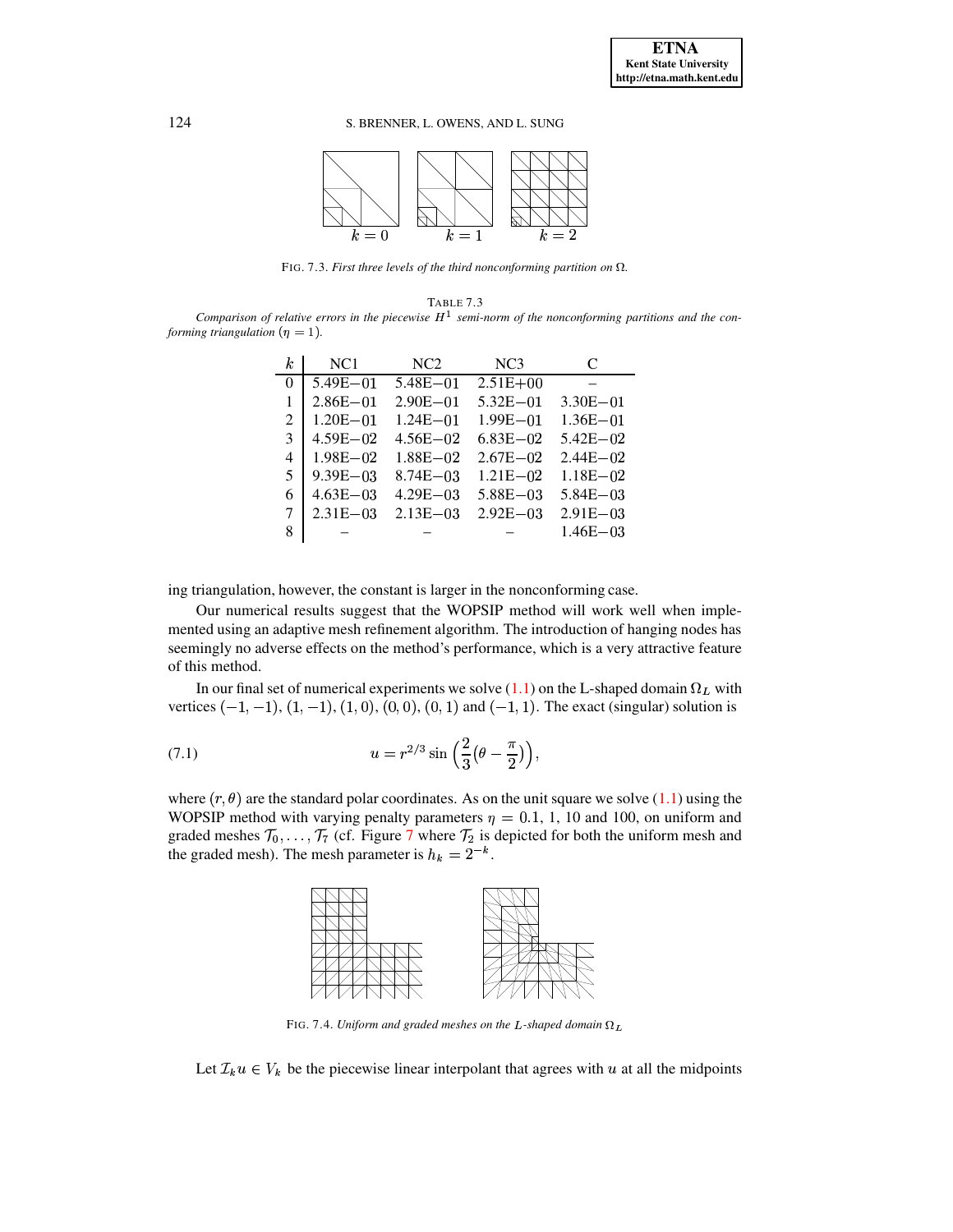**ETNA Kent State University** http://etna.math.kent.edu

#### 125 A WEAKLY OVER-PENALIZED SYMMETRIC INTERIOR PENALTY METHOD

TABLE 7.4

<span id="page-18-1"></span>Comparison of relative errors in the  $L_2$  norm of the nonconforming partitions and the conforming triangulation  $(\eta = 1).$ 

| k        | NC <sub>1</sub> | NC <sub>2</sub> | NC <sub>3</sub> | C             |
|----------|-----------------|-----------------|-----------------|---------------|
| $\Omega$ | $2.81E + 00$    | $2.60E + 00$    | $2.41E + 01$    |               |
| 1        | $6.48E - 01$    | $5.80E - 01$    | $1.09E + 00$    | $1.01E + 00$  |
| 2        | $1.50E - 01$    | $1.31E - 01$    | $2.53E - 01$    | $2.39E - 01$  |
| 3        | $3.59E - 02$    | $3.13E - 02$    | $5.81E - 02$    | $5.67E - 02$  |
| 4        | $8.68E - 03$    | $7.57E - 03$    | $1.38E + 02$    | $1.37E - 02$  |
| 5        | $2.13E - 03$    | $1.85E - 0.3$   | $3.35E - 0.3$   | $3.34E - 0.3$ |
| 6        | $5.26E - 04$    | $4.58E - 04$    | $8.26E - 04$    | $8.25E - 04$  |
| 7        | $1.31E - 04$    | $1.14E - 04$    | $2.05E - 04$    | $2.05E - 04$  |
| 8        |                 |                 |                 | $5.11E - 05$  |
|          |                 |                 |                 |               |

TABLE 7.5

<span id="page-18-2"></span> $h_k^2 \kappa (B_k^{-1}A_k)$  for  $0 \le k \le 7$  and  $\eta = 0.1, 1, 10$  and 100 on the second nonconforming partition.

| k.       | $n=0.1$ | $\eta=1$ | $\eta=10$          | $\eta=100$         |
|----------|---------|----------|--------------------|--------------------|
| $\Omega$ | 84.22   | 34.31    | $\overline{25.41}$ | $\overline{22.68}$ |
| 1        | 41.23   | 26.37    | 22.14              | 21.41              |
| 2        | 28.25   | 21.48    | 20.15              | 19.99              |
| 3        | 22.59   | 20.04    | 19.71              | 19.68              |
| 4        | 20.42   | 19.69    | 19.61              | 19.60              |
| 5        | 19.79   | 19.60    | 19.58              | 19.58              |
| 6        | 19.63   | 19.58    | 19.58              | 19.57              |
| 7        | 19.58   | 19.57    | 19.57              | 19.57              |

of the edges of  $\mathcal{T}_k$ . For convenience we have computed the absolute errors

$$
\varepsilon_k^s = \Big(\sum_{T\in\mathcal{T}_k} \|\nabla (\mathcal{I}_k u - u_k)\|_{L_2(T)}^2\Big)^{1/2}
$$

in the piecewise  $H^1$  semi-norm and the absolute errors

$$
\lambda_k^s = \|\mathcal{I}_k u - u_k\|_{L_2(\Omega_L)}
$$

in the  $L_2$  norm. The rate of convergence is given by  $\alpha_k^s = \log_2(\varepsilon_{k-1}^s/\varepsilon_k^s)$  for the piecewise  $H^1$  semi-norm and by  $\beta_k^s = \log_2(\lambda_{k-1}^s/\lambda_k^s)$  for the  $L_2$  norm.

The results for uniform meshes with  $\eta = 1$  are presented in Table 7.6. The asymptotic convergence rate of 2/3 (resp. 4/3) in the piecewise  $H^1$  semi-norm (resp. the  $L_2$  norm) predicted by Theorem  $3.4$  (resp. Theorem  $4.1$ ) is clearly demonstrated. The results for graded meshes with  $\eta = 1$  are presented in Table 7.7, and it is clear that the convergence rate is 1 in the piecewise  $H^1$  semi-norm and 2 in the  $L_2$  norm, as predicted by Theorem 3.6 and Theorem 4.1. The dependence on  $\eta$  is very similar to the dependence observed for the unit square, so we have omitted those results.

<span id="page-18-0"></span>8. Concluding remarks. We have developed a weakly over-penalized symmetric interior penalty (WOPSIP) method that satisfies optimal order error estimates in both the energy norm and the  $L_2$  norm. This method is stable for any positive penalty parameter, as long as it is bounded away from zero. At the same time, there exists a simple block-diagonal preconditioner for the resulting discrete system so that it behaves like a typical discrete system for a second order elliptic boundary value problem.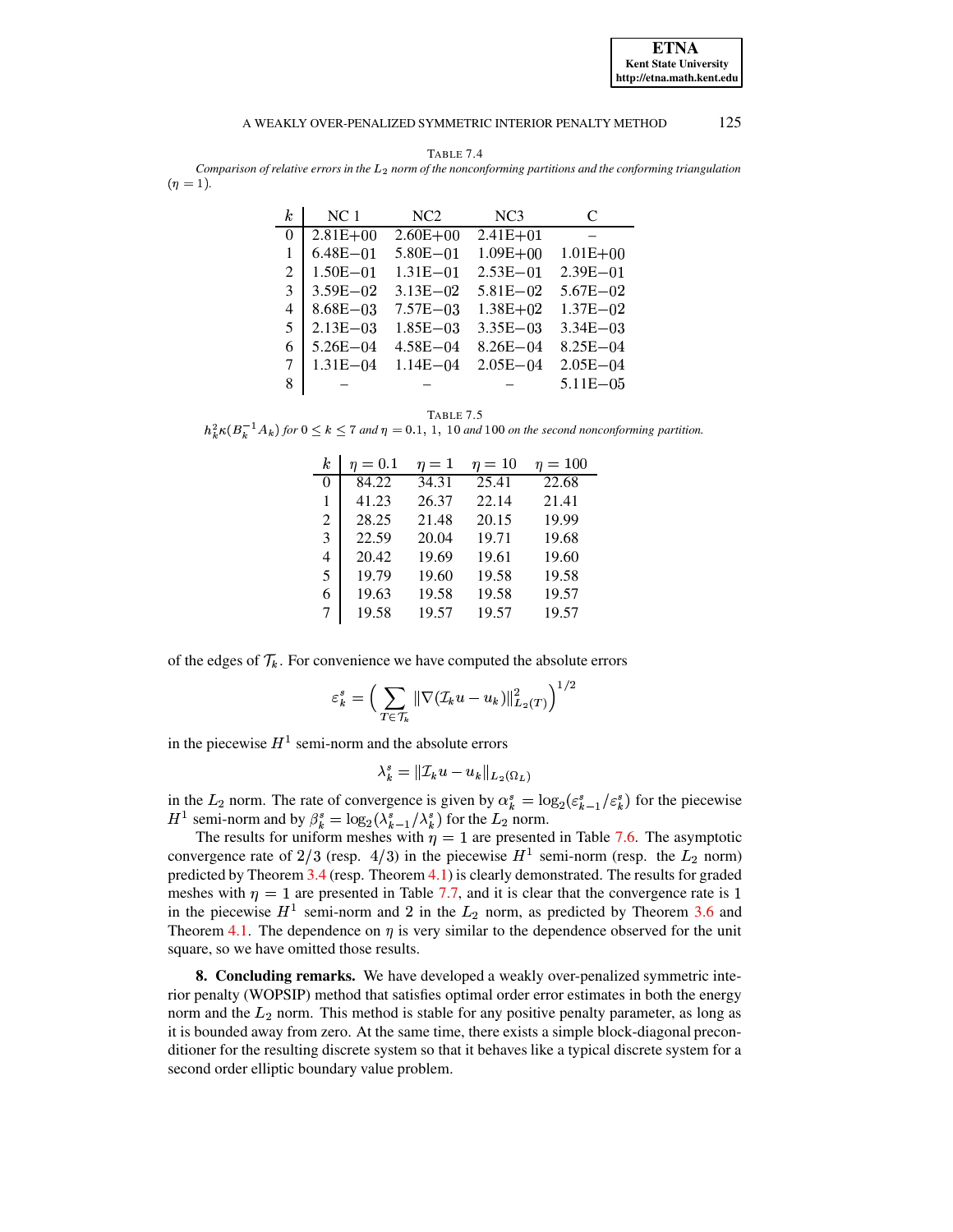

| Table 7.6 |
|-----------|
|-----------|

<span id="page-19-7"></span>Absolute errors and convergence rates on  $\Omega_L$  with uniform meshes in the piecewise  $H^1$  semi-norm and the  $L_2$ norm for  $0 \leq k \leq 7$  and  $\eta = 1$ .

| k                           | $\varepsilon^{s}_{k}$ | $\alpha_k^s$ | $\lambda^s_{\,\scriptscriptstyle L}$ |       |
|-----------------------------|-----------------------|--------------|--------------------------------------|-------|
| $\theta$                    | $1.04E + 00$          |              | $2.78E - 01$                         |       |
|                             | $6.42E - 01$          | 0.694        | $1.24E - 01$                         | 1.166 |
| $\mathcal{D}_{\mathcal{L}}$ | $2.63E - 01$          | 1.288        | $4.07E - 02$                         | 1.605 |
| 3                           | $9.73E - 02$          | 1.435        | $1.25E - 02$                         | 1.701 |
| 4                           | $4.70E - 02$          | 1.048        | $4.10E - 0.3$                        | 1.610 |
| 5                           | $2.79E - 02$          | 0.752        | $1.44E - 0.3$                        | 1.513 |
| 6                           | $1.74E - 02$          | 0.678        | $5.28E - 04$                         | 1.446 |
|                             | $1.10E - 02$          | 0.667        | $1.99E - 04$                         | 1.403 |
|                             |                       |              |                                      |       |

TABLE 7.7

<span id="page-19-8"></span>Absolute errors and convergence rates on  $\Omega_L$  with graded meshes in the piecewise  $H^1$  semi-norm and the  $L_2$ *norm for*  $0 \leq k \leq 7$  *and*  $\eta = 1$ *.* 

| k                           | $\varepsilon^s_{\,\scriptscriptstyle L}$ | $\alpha_k^s$ | $\lambda_k^s$ |       |
|-----------------------------|------------------------------------------|--------------|---------------|-------|
| $\Omega$                    | $1.04E + 00$                             |              | $2.78E - 01$  |       |
|                             | $7.01E - 01$                             | 0.567        | $1.12E - 01$  | 1.308 |
| $\mathcal{D}_{\mathcal{L}}$ | $3.47E - 01$                             | 1.017        | $4.22E - 02$  | 1.411 |
| $\mathcal{E}$               | $1.22E - 01$                             | 1.503        | $1.26E - 02$  | 1.744 |
| 4                           | $4.18E - 02$                             | 1.548        | $3.41E - 03$  | 1.886 |
| .5                          | $1.76E - 02$                             | 1.249        | $8.98E - 04$  | 1.923 |
| 6                           | $8.73E - 03$                             | 1.012        | $2.35E - 04$  | 1.932 |
|                             | $4.56E - 03$                             | 0.938        | $6.15E - 0.5$ | 1.936 |

The results in this paper provide the foundation for the study of fast solvers for second order elliptic boundary value problems based on the WOPSIP formulation [17, 25], which will complement the work in  $[16, 15]$  that is based on a weakly over-penalized nonsymmetric interior penalty (WOPNIP) formulation.

It is well-known that the conforming  $P_1$  finite element method does not work for either the time-harmonic (frequency-domain) Maxwell equations or the Maxwell eigenproblem. But there are methods  $[13, 12, 11, 14]$  based on weakly continuous  $P_1$  vector fields that do work for such problems. Therefore the techniques developed in this paper and  $[16, 15, 17]$ are also relevant for problems in computational electromagnetics.

### **REFERENCES**

- <span id="page-19-4"></span><span id="page-19-3"></span>[1] TH. APEL, Anisotropic Finite Elements, Teubner, Stuttgart, 1999.
- [2] TH. APEL, A.-M. SÄNDIG, AND J. R. WHITEMAN, Graded mesh refinement and error estimates for finite element solutions of elliptic boundary value problems in non-smooth domains, Math. Methods Appl. Sci., 19 (1996), pp. 63-85.
- <span id="page-19-1"></span>[3] D. N. ARNOLD, An interior penalty finite element method with discontinuous elements, SIAM J. Numer. Anal., 19 (1982), pp. 742-760.
- <span id="page-19-0"></span>[4] D. N. ARNOLD, F. BREZZI, B. COCKBURN, AND L. D. MARINI, Unified analysis of discontinuous Galerkin methods for elliptic problems, SIAM J. Numer. Anal., 39 (2001/2002) pp. 1749–1779.
- <span id="page-19-5"></span>[5] C. BĂCUȚĂ, V. NISTOR, AND L. T. ZIKATANOV, Improving the rate of convergence of 'high order finite elements' on polygons and domains with cusps, Numer. Math., 100 (2005), pp.165-184.
- <span id="page-19-6"></span>[6] R. E. BANK AND L. R. SCOTT, On the conditioning of finite element equations with highly refined meshes, SIAM J. Numer. Anal., 26 (1989), pp. 1383-1394.
- <span id="page-19-2"></span>[7] F. BASSI, S. REBAY, G. MARIOTTI, S. PEDINOTTI, AND M. SAVINI, A high-order accurate discontinuous